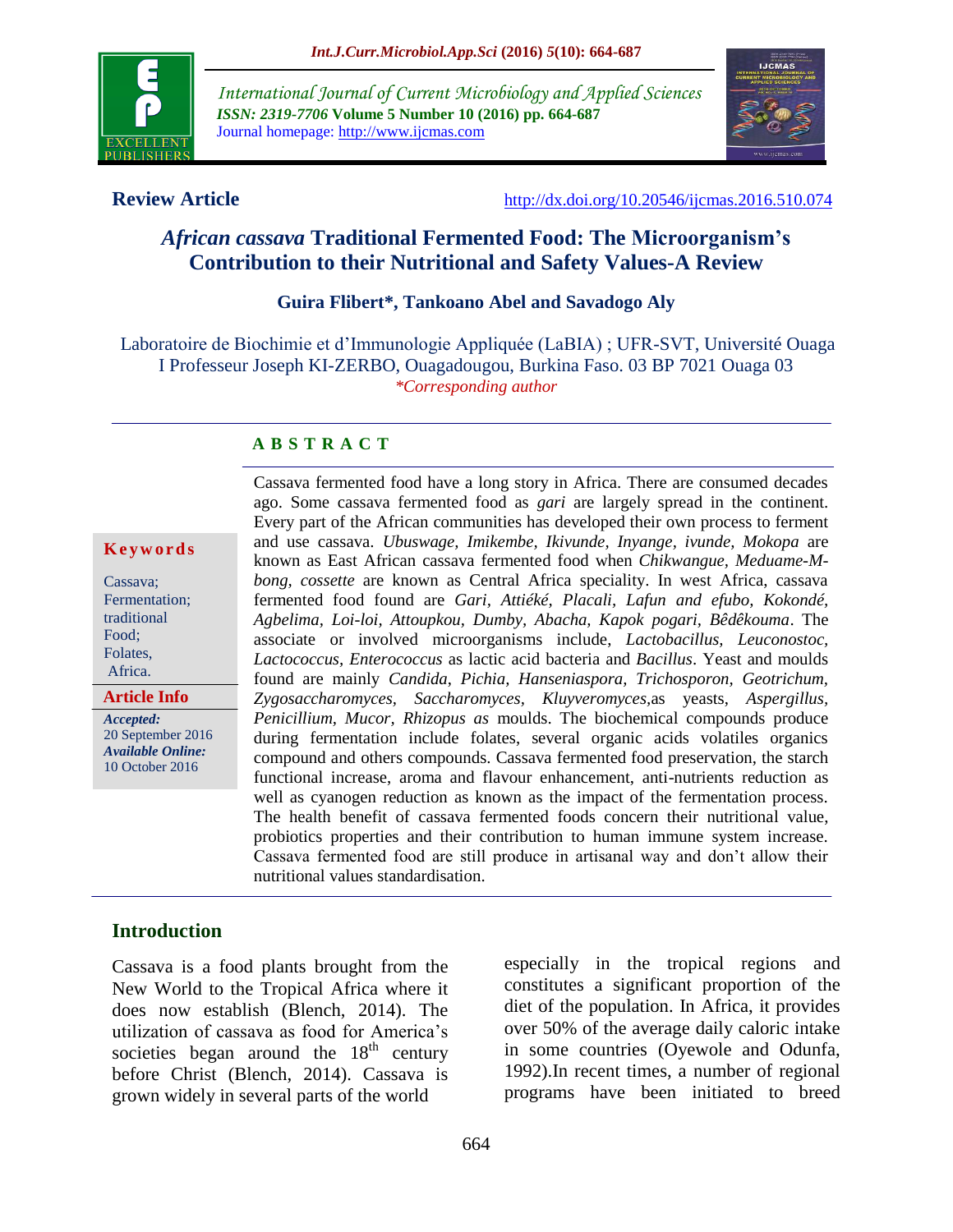improved varieties of cassava [\(Guira](#page-19-0) *et al*., [2016\)](#page-19-0) to increase yield and resistance to diseases which are sometimes associated with the indigenous cassava varieties [\(Silvestre, 1989\)](#page-23-0). Several processes including fermentation are applied for cassava postharvest preservation. To date fermentation remains the most popular process of cassava by-products valuation. It improves food preservation, nutritional value, hygiene and sanitary qualities, the energy density and organoleptic characteristics of foods [\(Flibert](#page-19-1) *et al.,* [2016\)](#page-19-1).Fermented foods have a long history in Africa. However the absence of writing culture in most of Africa makes their origin difficult to trace[\(Odunfa \(1988\)\)](#page-21-0).Some reviews have been written on cassava fermented food in Africa, showing some aspects of these foods. This review aim then to establish relationship between cassava main fermented food in Africa and their associate microorganisms properties, the nutritional function, safety values and health benefits for human nutrition.

## **Main cassava fermented food technology in Africa**

## **Cassava fermented food in East Africa**

## **Ubuswage**

*Ubuswage* is one of the main cassava fermented food in Burundi. It probably originated in the Southern part of the country, where the production had been located. *Ubuswage* is now produces in other parts of the country [\(Aloys and Zhou,](#page-18-1)  [2006b\)](#page-18-1).The equivalents of *ubuswage* in other countries are the *Chikwange* of Congolese, *Myondo* and *Bobolo* in Cameroon, *Mboung* in Gabon and *Mangbele* in Central Africa Republic. Other similar foods are also found in Congo Brazaville, Soudan and Angola[\(Aloys and Zhou,](#page-18-1) 

[2006b\)](#page-18-1). For *Ubuswage* preparation, fibers are removed from roots and cassava roots are then peeled, washed. After boiling, cooking water is discharged and cassava roots are disintegrated for fiber removal. Cooked cassava is soaked in water after defibrering it for three days up to two weeks. The soaking water is change every two days. After this fermentation period, the water is discharged and fresh water is added. The cassava roots are underwent a second cooking. Cassava are then poured in a trough and pounded while hot until a thick smooth paste is obtained. The gelatinized cassava mass is rounded, shaped and wrapped in plantain leaves previously flamed[\(Aloys and Zhou, 2006b\)](#page-18-1). *Ubuswage* shelf life is ranged between seven to eight days. It depends on seasons. *Ubuswage* have a low content of cyanide but require more labor for processing and preparation than do other cassava fermented from cassava[\(Aloys and Zhou, 2006b;](#page-18-1) [Aloys and](#page-17-0)  [Angeline, 2009\)](#page-17-0).

## *Imikembe*

*Imikembe* is a Burundi's cassava fermented food.Cassava roots used for *Imikembe*  preparation are first peeled, washed and boiled in a pot. Fibers are then removed by disintegrating cassava boiled root. After fibers removal, cassava roots are peel, wash and cut into pieces.

These pieces are sun dried for a day and soaking for four days up to a week in covered batch for fermentation[\(Aloys and](#page-18-1)  [Zhou, 2006b;](#page-18-1) [Aloys and Zhou, 2006a\)](#page-17-1). During soaking process, fermenting water is change every two days [\(Aloys and Zhou,](#page-18-1)  [2006b\)](#page-18-1). The obtained product is dried for five days to a week. The final product called *Imikembe* is eaten with beans and some legumes[\(Aloys and Angeline, 2009\)](#page-17-0).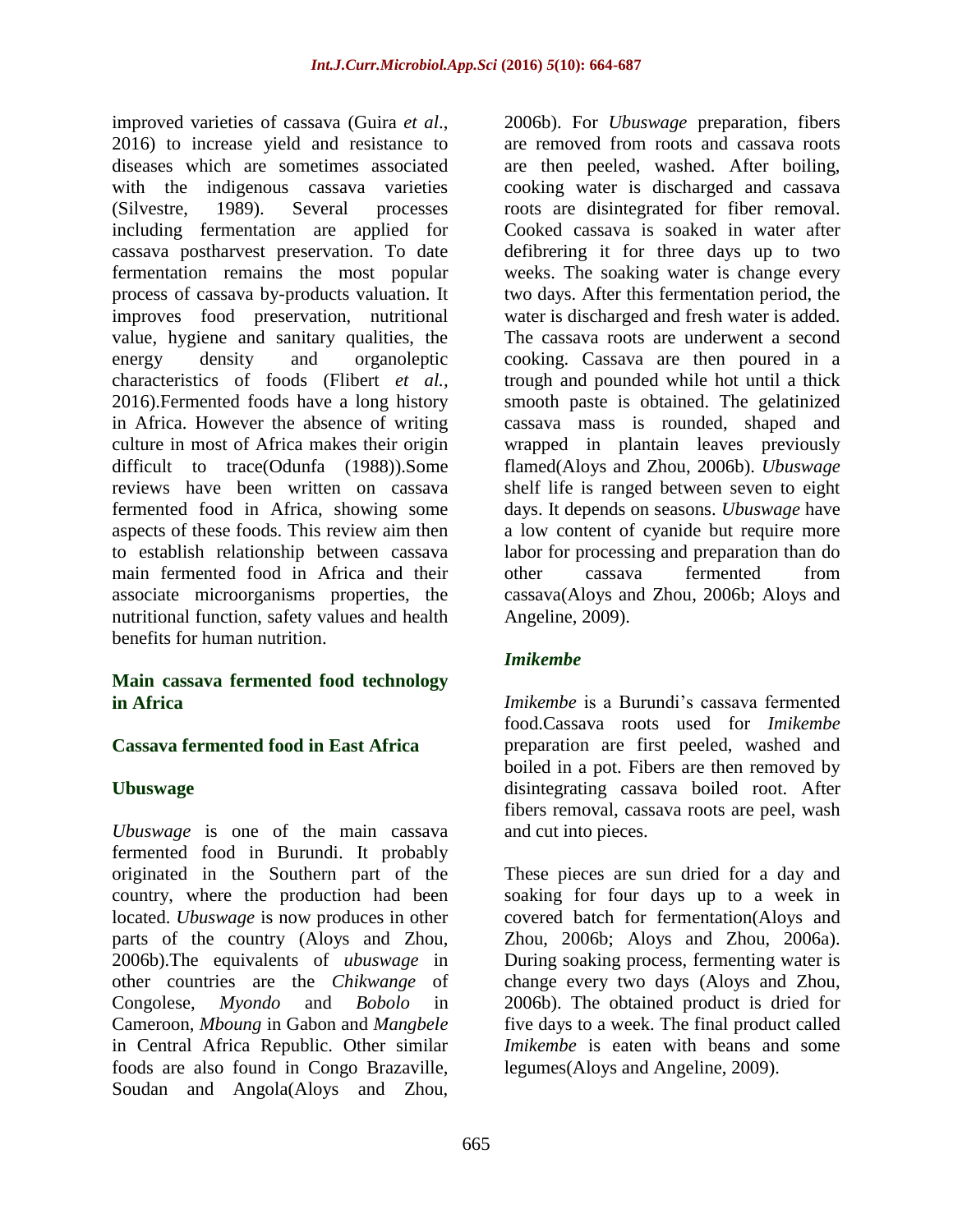## *Ikivunde*

*Ikivunde* is a similar cassava fermented food like the Democratic Republic Congolese cossette.*Ikivunde* is found in Burundi and Rwanda[\(Aloys and Zhou;](#page-18-1) [Aloys and](#page-17-0)  [Angeline, 2009\)](#page-17-0). It is a fermented flour with the main processes of*Inyange*, another Burundi's cassava fermented food. The cassava better varieties are usually used for *ikivunde* production. Cassava roots used for *ikivunde* preparation are peeled, washed and cut into pieces. But some other producers don't peel it. The obtained cassava roots are soaked in a stream or stationary water for at least three days up to a week to allow them ferment until they become soft. The fermented roots are taken out and then sun dried on mats, racks, or roof houses. The drying process may take three days to one week. The cassava fermented root, cossette are pounded and sieved to yield fermented withte flour called *ikivunde*[\(Aloys and Zhou,](#page-18-1)  [2006b;](#page-18-1) [Aloys and Zhou, 2006a;](#page-17-1) [Aloys and](#page-17-0)  [Angeline, 2009;](#page-17-0) Uyoh *et al*[., 2009;](#page-23-1) [Muoki](#page-21-1)  [and Maziya-Dixon, 2010;](#page-21-1) [Lambri](#page-20-0) *et al*., [2013\)](#page-20-0)

## *Inyange*

*Inyange* is a cassava fermented food mainly found in Burundi [\(Nzigamasabo, 2012\)](#page-21-2). It is essentially due to moulds fermentation. *Inyange* is similar to "*mokopa*", an Ougandan cassava fermented food. Cassava roots are peeled washed and cut into pieces. The pieces are sun-dried for a day. They are then heaped together and covered by plantain leaves or straw and left to ferment for five days. At the end of the fermentation, the pieces become soft and covered with moulds. The pieces are then scrapped, dried and pounded in a wooden mortar with a pestle and then sieved to get slightly dark colored flour: it is *inyange*. *Inyange* is made into a paste called "*ubugali*" by stirring it

with boiling water over a low heat. It is usually eat with cassava leaves sauce, "*isombe*" and meats. *Inyange* had been found to be nutritionally higher than *ikivunde* but it retains higher antinutrients[\(Aloys and Hui Ming, 2006;](#page-17-2) [Aloys](#page-18-1)  [and Zhou, 2006b;](#page-18-1) [Aloys and Zhou, 2006a;](#page-17-1) [Nzigamasabo, 2012\)](#page-21-2).

## *Kivunde*

*Kivunde* is a traditional cassava fermented food which is produced and consumed as popular in Tanzania. Kimaryo *et al*., (2000) have described spontaneous and controlled process for *kivunde* production. Cassava roots are washed with water to remove all dirt and peeled, diced into cubes of roughly 1-3cm which were mixed. The cassava roots are again washed with boiled water. The roots are then submitted to the fermentation process for different time, from day up to a week according to the process [\(Lorri and](#page-20-1)  [Svanberg, 1995;](#page-20-1) [Kimaryo](#page-20-2) *et al*., 2000; [Mugula](#page-21-3) *et al*., 2003; [Aloys and Hui Ming,](#page-17-2)  [2006;](#page-17-2) [Ray and Sivakumar, 2009;](#page-22-1) [Anukam](#page-18-2)  [and Reid, 2009\)](#page-18-2). By the end of the process, fermented roots obtained had a smooth texture and a pleasant fruity aroma.

## *Mokopa*

*Mokopa* is a cassava fermented food from Ugandan, with mainly process like *inyange*[\(Ray and Sivakumar, 2009\)](#page-22-1). Cassava roots used for *mokopa* production are first peeled and sliced. They are then surface dried for one to two hours before heaped together and covered with straw or leaves. The roots are submitted to three up to four days fermentation until the pieces become mouldy. The fermented and mouldy roots are again sun dried until the moulds have been scraped off. The processed and dried pieces are then milled into flour, *mokopa* which is prepared into a "*fufu*" called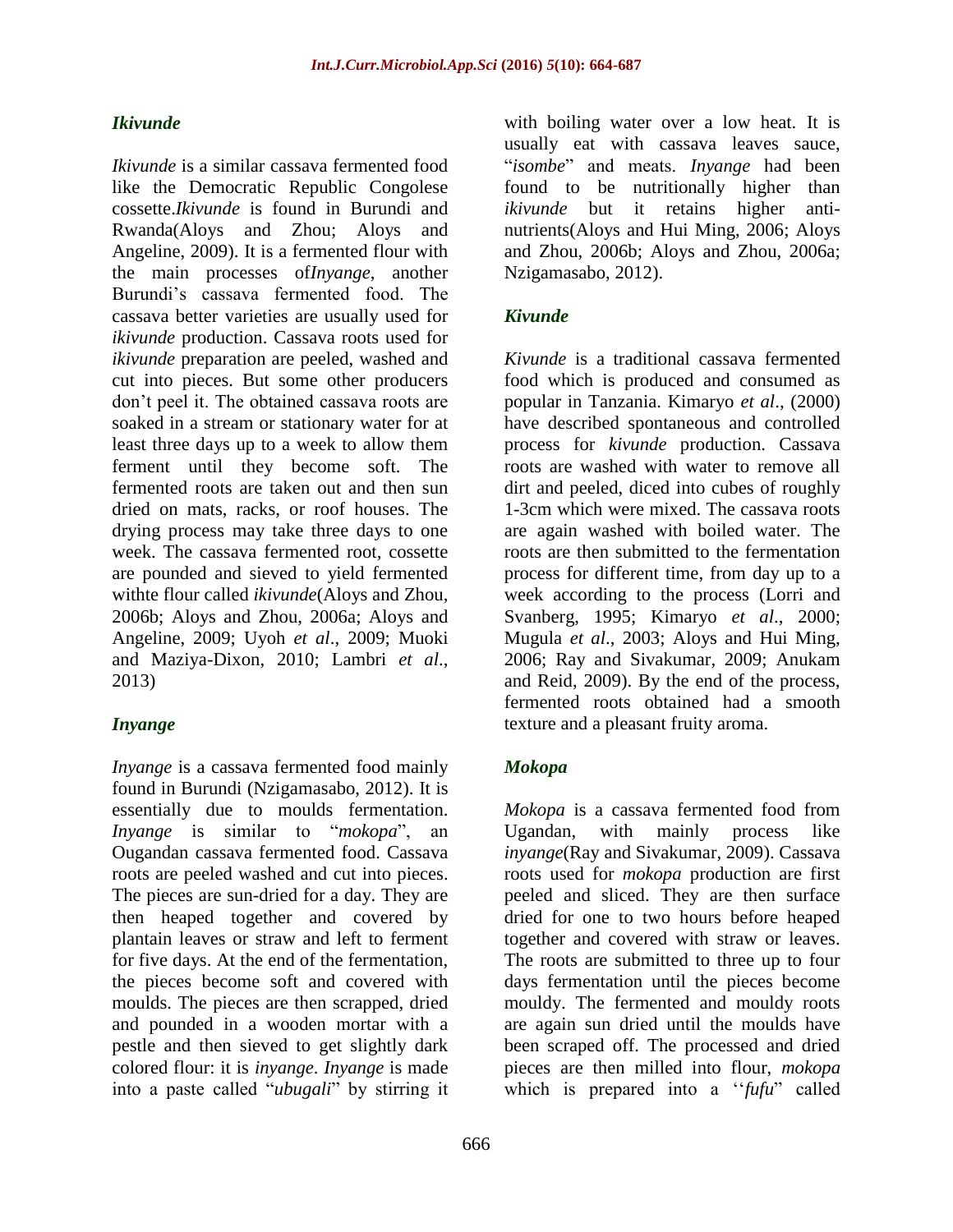‗‗*kowan*‖ in Uganda [\(Hahn, 1992;](#page-19-2) [Aloys and](#page-17-0)  [Angeline, 2009\)](#page-17-0). The growth of moulds on the root pieces increase the protein content of the final products three to eight times [\(Amey, 1987\)](#page-18-3). This fermentation process is also very popular in other parts of East Africa as Tanzania, Rwanda, and Democratic republic of Congo [\(Hahn,](#page-19-3)  [1989\)](#page-19-3).

## **Cassava fermented food in Central Africa**

#### *Chikwangue* **or cassava bread**

*Chickwangue* or cassava bread ―*bâton de manioc*" is the most popular cassava processed food in Democratic Republic of Congo. It is also prepare and appreciate in many central African countries such as Cameroon, Gabon, Congo Brazaville, Central African Republic…The alternative names of *chikwangue* in the others communities are *Ntuka, bugali, kmonmogo, chawada, bobolo, myondo, mboung, mangbele* [\(Oyewole and Yemisi, 2003\)](#page-18-4). The cassava roots are peeled and the rind is removed. Cassava roots are then soaking in water and left for three days up to two weeks to ferment until they become ssoft [\(Balagopalan, 2002b\)](#page-18-5)to ferment until they become soft. The fibers are removed from the pulp, which are heaped on a rack for further fermentation or covered with leaves and pressed using heavy objects to drain off excess liquid. The pulp is then ground and sieved to produce flavor and pounded in a mortar. The fine pulp is steamed in pots. *Chickwanghe* is a very viscous paste, much thicker than fufu and appreciate in several countries[\(Nwankwo](#page-21-4) *et al*., 1989; [Oyewole](#page-22-2)  [Olusola and Yemisi, 2003\)](#page-22-2)

## **Fermented boiled roots or** *Meduame-Mbong*

*Meduame-m-bong* or fermented boiled cassava roots is a cassava fermented based food originate from Cameroon. *Meduame-* *M-bong* is eating with meats, fish, groundnuts, green leaves[\(Balagopalan,](#page-18-5)  [2002b\)](#page-18-5). Cassava roots used for *meduame-mbong* preparation are, washed and cut into large pieces. The cutted roots are then boiled for 30 min to a 1 h. After discarding the water, cassava roots are again cut into small pieces and soaked in running water for 12 hours up to 36 hours[\(Oyewole, 1997;](#page-22-3) [Raheem and Chukwuma, 2001;](#page-22-4) [Balagopalan, 2002b;](#page-18-5) [Oyewole and Asagbra,](#page-22-5)  [2003;](#page-22-5) [Enitan, 2010;](#page-19-4) [Bull, 2011\)](#page-18-6).

## *Fufu*

*Fufu*is a food made from soaked fermented cassava. *Fufu* is a popular cassava food found in several African countries. The alternative names of *fufu* are *foufou, foofoo, fulful, foutou, akpu, udep utim*, *farine, yakayeke, agbalima, water-fufu,* according to Oyewole and Yemis, 2003. *Fufu* is traditionally produced and marketed as a wet, pasty food product. For the production of *fufu*, the preliminary operations units are similar to the *gari* one Cassava roots are then peeled, washed, cut into thick chunks of 20 cm long, and soaked in water contained in earthen ware pots or in a slow flowing stream. The fermentation takes about four to five days. During this period, the cassava roots ferment and soften, releasing HCN into the soak water. A characteristic flavor of retted cassava meal also is produced. The retted roots are disintegrated in clean water, sieved, and the starchy particles that go through the sieve are allowed to settle for about 3 to 4 hours. The water is decanted while the sediment is packed into a cloth bag, tied, squeezed, and subjected to heavy pressure to expel excess water. The resulting meal is rolled into balls and cooked in boiling water for about 30 to 40 minutes. The cooked mass is pounded in a mortar with a pestle to produce a paste, *fufu* that can be eaten with sauce, soups, or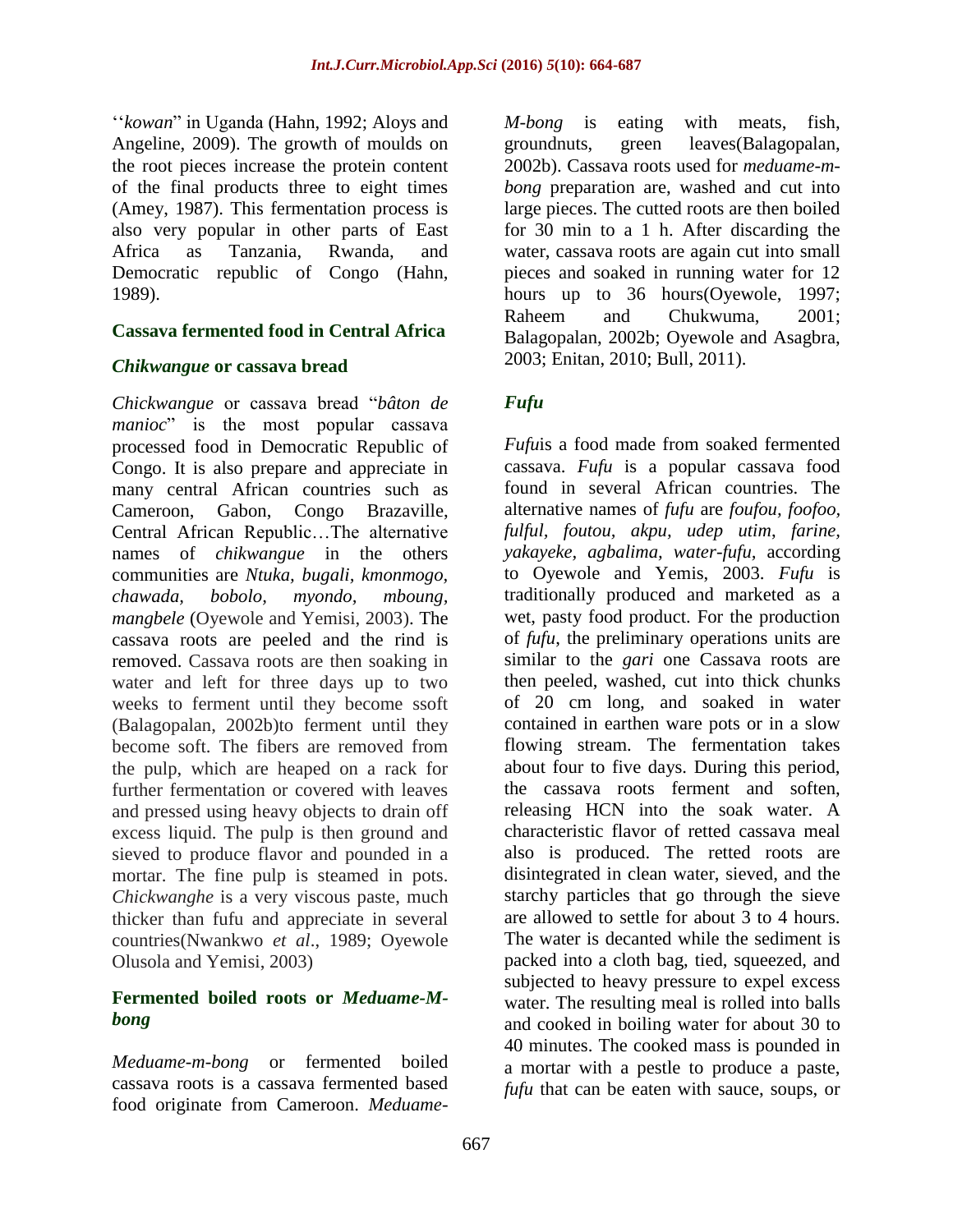stew. *Fufu* is also sold to consumers in wet form in small units packaged in plastic or polypropylene bags or in ready to eat cooked form. The balls are boiled in water and the soft dough is produced [\(Lancaster](#page-20-3) *et al*[., 1982;](#page-20-3) [Odunfa and Oyewole, 1998;](#page-21-5) [Hahn, 1992;](#page-19-2) [Bamidele](#page-18-7) *et al*., 2015).

## **Cassava fermented roots or** *cossette*

*Cossette* are dried cassava fermented roots. It increases cassava post-harvest conservation. Cossette are one of the most popular cassava by products in Democratic Republic of Congo. *Cossette* are prepare by soaking or immersing wole or peeled fresh cassava (mainly the bitter one) in a stream or stationary water. The cassava roots are soaked for three up to six days. This operation unit also help to eliminate the toxic glycoside in bitter varieties. The fermented roots are then taken out, peeled and sundried. Depending on the weather, sun-drying takes two to five days. The dried cassava roots are called *cossette*, which are pounded and milled to yield fermented cassava flour [\(Lancaster](#page-20-3) *et al*., 1982; [Hahn,](#page-19-3)  [1989;](#page-19-3) [Bamidele](#page-18-7) *et al*., 2015). This *cossette* also ground into flour to be used for the manufacture of secondary products, such as donuts and cake, obtained by frying a dough made with flour mixed with wheat flour.

## **Cassava fermented food in West Africa**

## *Gari*

*Gari*is a partially gelatinized (by toasting), free-flowing granular flour with a slightly fermented flavor and sour taste. *Gari* is now produces and consumes in West Africa, central Africa and east Africa. In West Africa, it is the most consumed and traded of all food products made from cassava roots. It is consumed either soaked in cold water or stirred in boiling water to make a

stiff paste and consumed with choice soup. *Gari*can be yellow (if fortified with red palm oil) or white, although *gari* from biofortified cassava is gaining popularity now. Seventy percent of cassava processed as human food is *gari* (Oduro *et al*[., 2000;](#page-21-6) [Moslehi-Jenabian](#page-21-7) *et al*., 2010). Its wide consumption is attributed to its relatively long shelf life and its easy preparation as a meal. There are variations in the *gari* produced within the sub-region in terms of physical, chemical and sensory qualities. However, the processing method used in this manual captures all variations as much as possible. It also emphasizes precautions on unit operations that have implications on finished product quality and safety [\(Olaoye](#page-22-6)  *et al*[., 2015;](#page-22-6) [Adeniran and Ajifolokun, 2015;](#page-17-3) Zhu *et al*[., 2015\)](#page-23-2).

## *Attiéké*

*Attiéké* is an essentially flavour starchy food, produced from fermented cassava root, originally prepared and consumed exclusively by some ethnic groups from Côte d'Ivoire. Nowadays *attiéké* is consumed in many neighboring countries such as Burkina Faso, Béni, Togo, Mali, Senegal[\(Assanvo](#page-18-8) *et al*., 2006; [Djeni](#page-19-5) *et al*., [2011;](#page-19-5) Djéni *et al*[., 2014;](#page-19-6) [Flibert](#page-19-1) *et al*., 2016; Coulin *et al*[., 2006\)](#page-19-7). It is a steamed granular cassava [\(Oluwole](#page-22-7) *et al*.; [Oyewole and](#page-22-5)  [Asagbra, 2003\)](#page-22-5) meal ready-to-eat, couscouslike product, with slightly sour taste and whitish colour [\(Coulin](#page-19-7) *et al*., 2006; [Zannou-](#page-23-3)[Tchoko](#page-23-3) *et al*., 2011). *Attiéké* is similar to *akeyke*, a Ghaneen cassava fermented food but has a slightly sour taste and is eaten with milk or meat or vegetables. To produce *attiéké*, cassava roots are peeled, cut in pieces, washed and grated. During grating the cassava mass is mixed with about 10% of a traditionally prepared inoculum and about 0.1% palm oil. The inoculum is prepared by storing boiled cassava roots for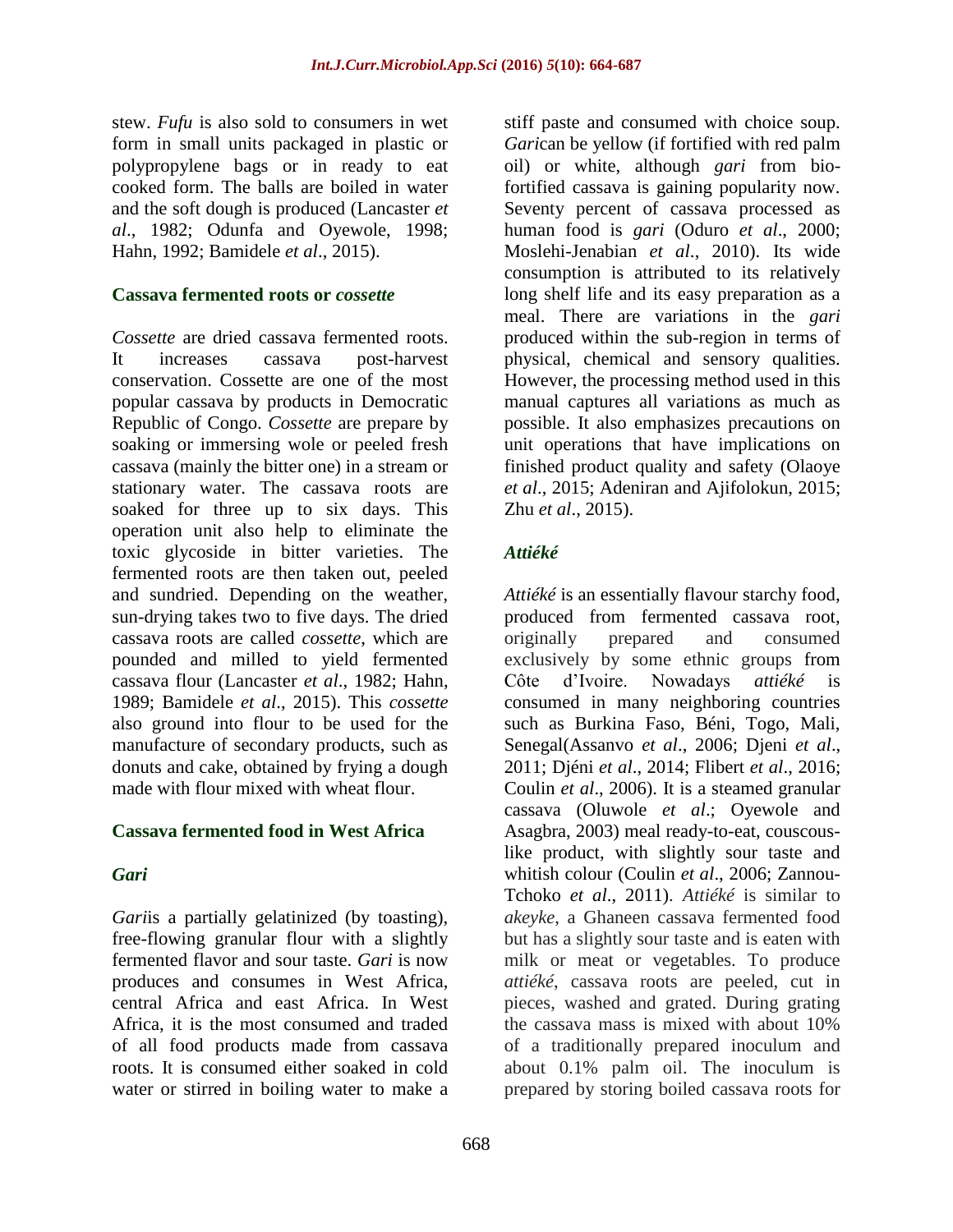three days in an unwashed jute bag previously used for inoculums preparation. The inoculated pulp is fermented overnight in covered bins. The fermentation softens the cassava mash and gives to this meals it characteristic flavour and texture [\(Firmin,](#page-19-8)  [1995\)](#page-19-8). After fermentation, the pulp is filled into bags and pressed for several hours. The pressed pulp is taken from the bags and squeezed through a sieve to obtain granules that are sundried and then cleaned to remove fibers and waste. The dried granules are steamed to produce *attiéké*, which is sold in small plastic bags as a ready-to-eat food. There is a difference in process then in the final product characteristic according to communities who produce it.

*Placali* is a cassava fermented food typically originates from Côte d'Ivoire. *Placali* is always consumed with sauc included generally both sources of protein ( animal and vegetable). Fermented cassava flour are energizing food due certainly to its high carbohydrate content. *Placali*is prepared from fermented cassava dough. Cassava roots are first peeled and washed. And, the pulp is shredded and fermented. The obtained cassava dough is crushed, diluted, screened and poured gradually into a pot containing hot water. Under the effect of the heat produced by the fire, starch gelatinizes. It becomes sticky and then solidifies. A spatula is usually used to knead the cassava paste to get *placali*, a brittle cassava paste(Yao *et al*[., 2015;](#page-23-4) Onzo *et al*[., 2015;](#page-22-8) [Kouamé](#page-20-4) *et al*., 2015).

## *Lafun* **and** *efubo*

*Lafun* is another cassava popular fermented food in West Africa (Nigeria, Benin, Togo, Côte d'Ivoire). The alternative names of *lafun* are *bombo, makessa, luku, nshima,* 

*exidzi, kanyanga, mapanga* and *maphumu*, according to [\(Oyewole Olusola and Yemisi,](#page-22-2)  [2003\)](#page-22-2). *Lafun* is prepared by soaking cassava roots for three days. The roots are grated and allowed to sun dry. The product is then grounded into a very fine powder form. An estimated amount of boiling water is mixed into an estimated amount of *lafun* flour. It is allowed to cook and turned constantly to prevent any lump formation and burning. Another cassava fermented flour similar to *fufu* is *efubo*. It is a cassava fermented dry flour commonly consumed in the western states of Nigeria[\(Uzogara](#page-23-5) *et al*., 1990). The production involves peeling of cassava roots, washing and cutting into chunks. The chunks are soaked in water in pots or at edges of stream and left for three to four days to ferment and soften. At the end of fermentation the softened chunks are dried under the sun for 2 days, ground and sieved to produce ‗*efubo*'[\(Uzogara](#page-23-5) *et al*., 1990). Kuboye and Ogunjobi (2016) put out another method of *lafun* production. It is involves soaking of cassava roots to ferment after which they are peeled, dewatered, sundried, milled and sieved to yield *lafun*[\(Wakil](#page-23-6)  [and Benjamin, 2015;](#page-23-6) [Kuboye and Ogunjobi,](#page-20-5)  [2016\)](#page-20-5).

## *Kokondé*

*Kokondé* is also known as *Kokonte*, *Crueira* or *Alebo*[\(Oyewole Olusola and Yemisi,](#page-22-2)  [2003\)](#page-22-2). It is an Ivorian originatescassava fermented food. *Kokondé* is prepared with fermented cassava ships. Then, cassava roots are first processed into fermented chips by peeling and soaked for hours. After grinding (optional), the pieces are washed and dried in the sun. Thatched roofs or sheet metal are used for drying. Drying may take several weeks depending on the state of the sunshine. The obtained fermented chips are crushed, ground and sieved into flour. The flour is cooked in a shooting paste. *Kokondé*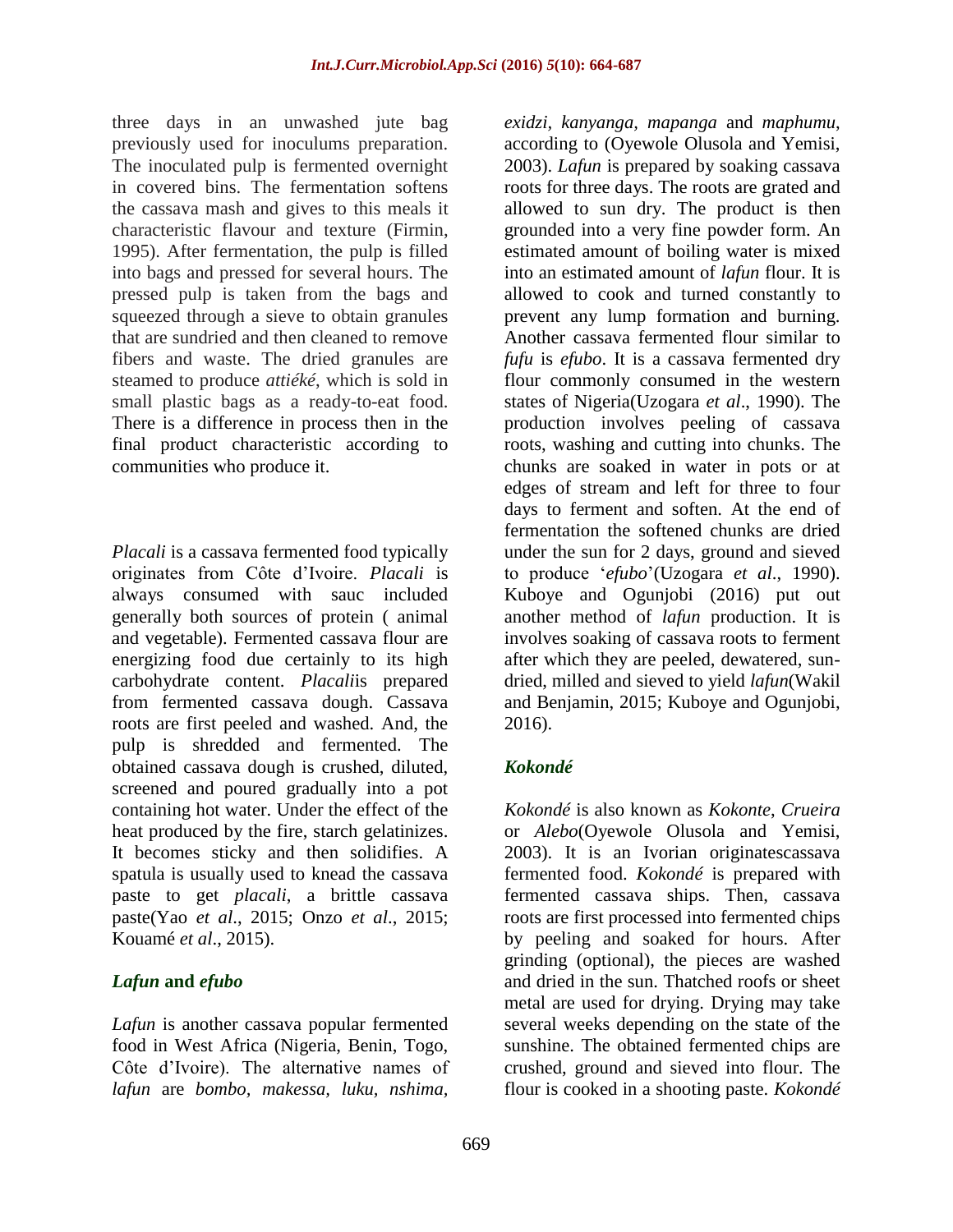is consumed with a sauce[\(Quintson, 2015;](#page-22-9) [Jensen](#page-20-6) *et al*., 2015).

## *Agbelima*

*Agbelima* is a popular cassava fermented food in Ghana and Côte d'Ivoire. It also used as raw material in the preparation of a wide range of traditional cassava meals including *banku*, *akple* and *kenkey* and can easily be produced in larger quantities at a relatively low cost (Ellis *et al*., 1997). The production of*agbelima* involves the use of atraditional inoculum, the *kudeme*. According to (Ellis *et al*[., 1997;](#page-19-9) [Nwankwo](#page-21-4)  *[et al](#page-21-4)*.)the main purpose for using this inoculum is for souring and improving the texture, color and flavor of the product. The cassava roots used for *agbelima* production are knife peeled and steeped in water for initial fermentation and then ground to paste[\(Amoa-Awua](#page-18-9) *etal*., 1996; [Dziedzoave](#page-19-10)  *et al*[., 2000\)](#page-19-10). The grated mash from obtained is inoculated with a proportional quantity of *kudeme*. The cassava paste is left to ferment for up to 2 days in polypropylene sackswithout the application of any external pressure on the sacks. The paste is then pressed. And the paste is removed from the sacks, crumbled or granulated, and then steamed[\(Rosales-Soto](#page-22-10) *et al*., 2016).

## *Loi-loi*

*Loi-loi*is a kind of *fufu* which is popular among the Riverine States of Nigeria, especially Rivers, Cross River and Akwa Ibom States[\(Ray and Sivakumar, 2009\)](#page-22-1). The processing varies but basically consists of hanging the product at the prevailing tropical climate as conditioning prior to preparation for final consumption or spreading in a thick heap to dry for one to five days. Fermentation takes place resulting in the development of a characteristic aroma. The preparation is thus: cassava roots are peeled, washed, and soaked for two

days in water to partially soften and ferment them. The roots are then ground into a paste using the village mill. The paste is mixed with fresh cold water and left to ferment for a day. Sieving is carried out to obtain a crude starch suspension. This is put into a cloth bag and dewatered resulting in starch which can be dispersed in a little cold water and stirred into hot boiling water until a smooth paste is formed to produce prepared *loiloi*[\(Uzogara](#page-23-5) *et al*., 1990).

## *Attoupkou*

*Attoupkou* is a popular food in the southeast of Côte d'Ivoire(Nevry *et al*[., 2007;](#page-21-8) [Yao](#page-23-4) *et al.*[, 2015\)](#page-23-4). The cassava roots are first peeled and cut coarsely. The fibers are removed and then the tubers are washed and shredded to give cassava dough. The cassava dough obtained is fermented and drained during a night under stone bloks pressure. The fermented dough is sifted and dewatered using sieve to eliminate some of the fibers. A steaming in a steamer gives a sticky cake, the *attoupkou* which is then packaged[\(Soro-](#page-23-7)Yao *et al*[., 2013\)](#page-23-7)

## *Dumby*

*Dumby* is a common traditional food in Liberia. The cassava's skin, coarse central fibers, and rind are removed and the boiled tubers are placed in a wooden mortar and beaten with a heavy pestle. As the mass becomes homogenous, the pestle produces a loud crack as it gets thicker. *Dumby* is normally eaten witha soup made from a variety of meat and vegetables[\(Raheem and](#page-22-4)  [Chukwuma, 2001\)](#page-22-4). In Liberia, cassava is made into dumby, which is prepared by placing boiled cassava roots following pounding, the dumby is cut into pieces and put in soup supplemented with vegetables. The food is used to feed children because of its high protein content[\(Balagopalan,](#page-18-5)  [2002b\)](#page-18-5).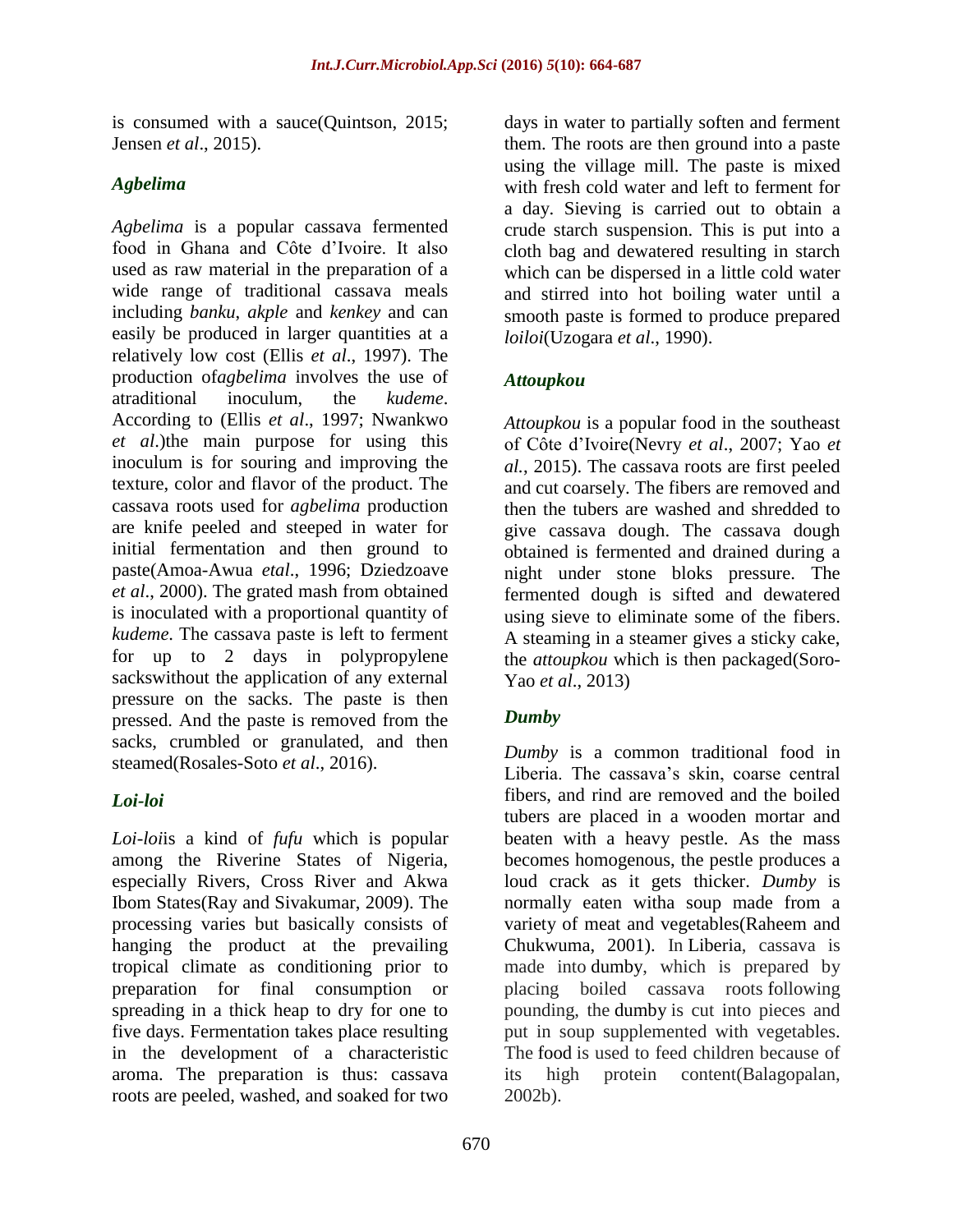## *Abacha*

*Abacha* or *Akpu-mmiri* refers to wet cassava chips consumed as a popular snack in southeastern Nigeria. To prepare *abacha*, the cassava root tubers are washed, peeled, boiled in water for about 1 h and cut into longitudinal slices or chips. These chips are steeped in water for l-2 days during which the water may be changed once or twice. At the end of the fermentation (during which the taste of the chips becomes almost bland), the chips are finally washed two or three times with fresh cold water[\(Uzogara](#page-23-5) *et al*., [1990;](#page-23-5) Iwuoha [and Eke, 1996\)](#page-20-7). An alternative handling for long term storage is to dry the chips under the sun for several days[\(Balagopalan, 2002a\)](#page-18-4).

## *Kapok pogari*

*Kapok pogari* is a mid-western Nigerian food is similar to *gari*in preparation. The only difference is that the grated and fermented mass is not sieved before roasting. The resultant product has bigger particles. *Kapok pogari*is consumed with fish, coconut or meat [\(Balagopalan, 2002a;](#page-18-4) [Soro-Yao](#page-23-7) *et al*., 2013).

## *Bêdêkouma*

*Bêdêkouman* is a cassava fermented food family located in Côte d'Ivoire. It production is mainly located among Aboure N'zima ethnic group in the Southeast part of the country. It is a white bread as food with 10 to 15cm as size packeted in *Tomatococcus danielli* leaves localy called ―attiéké leaves‖[\(Aboua, 1988\)](#page-17-4). *Bêdêkouman* can be stored at room temperature for 4 days [\(Koffi-Nevry](#page-20-8) *et al*., 2005). To produce *bêdêkouman* the fermented cassava mash is cooked, shelled and shaped into *Tomatococcus danielli.* It is eaten with vegetables, fish or meat.

## *Microorganisms associates with cassava fermented food in Africa*

Several microorganisms are involved in cassava fermented foods fermentation. It include lactic acid bacteria, *Bacillus* strains, yeasts, moulds and some others organisms. The main microorganisms associates in cassava food fermentation are as shown in table I.

## *Biochemical compound produce during cassava food fermentation*

## *Volatiles organic compounds*

The change in aroma as volatiles and flavour compounds found in African cassava fermented based food includethese molecules (Carvacrol [\(McFeeters, 2004;](#page-21-9) [Damasceno](#page-19-11) *etal.,* 2003; [Schwan](#page-23-8) *et al*., 2014; Corral *et al*[., 2015;](#page-19-12) [Morales](#page-21-10) *et al*., 2003; [Muyanja](#page-21-11) *et al*., 2012; [Onyango](#page-22-11) *et al*., 2004; Dhellot *et al*[., 2014;](#page-19-13) Djeni *et al*[., 2015;](#page-19-14) [Lasekan](#page-20-9) *et al*., 2016):

**Aldehydes**: Propanal , 2-Methylpropanal, Butanal , 3-Methylbutanal, 2-Methybutanal, Pentanal, 2-Pentenal, Hexanal, 2-Hexenal, Heptanal, 2,4-Hexadienal, 2-Heptenal, Benzaldehyde, Octanal, 2,4-Heptadienal, Furfuryl, 1,3 butanediol,Ethyl acetate, Isobutyl acetate, Phenylethyl acetate, Benzene acetaldehyde, 2-Octenal, 2 acetylpyrroline, Nonanal, 2-Nonenal , 2,4- Nonadienal, (2*Z*)-2-phenyl-2-butenal, 2,4- Decadienal; Alcohol: 1-Butanol, (isoamilic alcohol), 2-methyl 1 butanol, Phenylethanol, Ethanol, 3-Methyl-1-butanol, 1-Pentanol, 1- Hexanol;

**Alkanes:** Pentane, Hexane, Heptane, Octane, 2-Octene , Decane , Dodecane , Tridecane, Tetradecane;

**Ketones:** Acetone, 2,3-Butanedione, 2-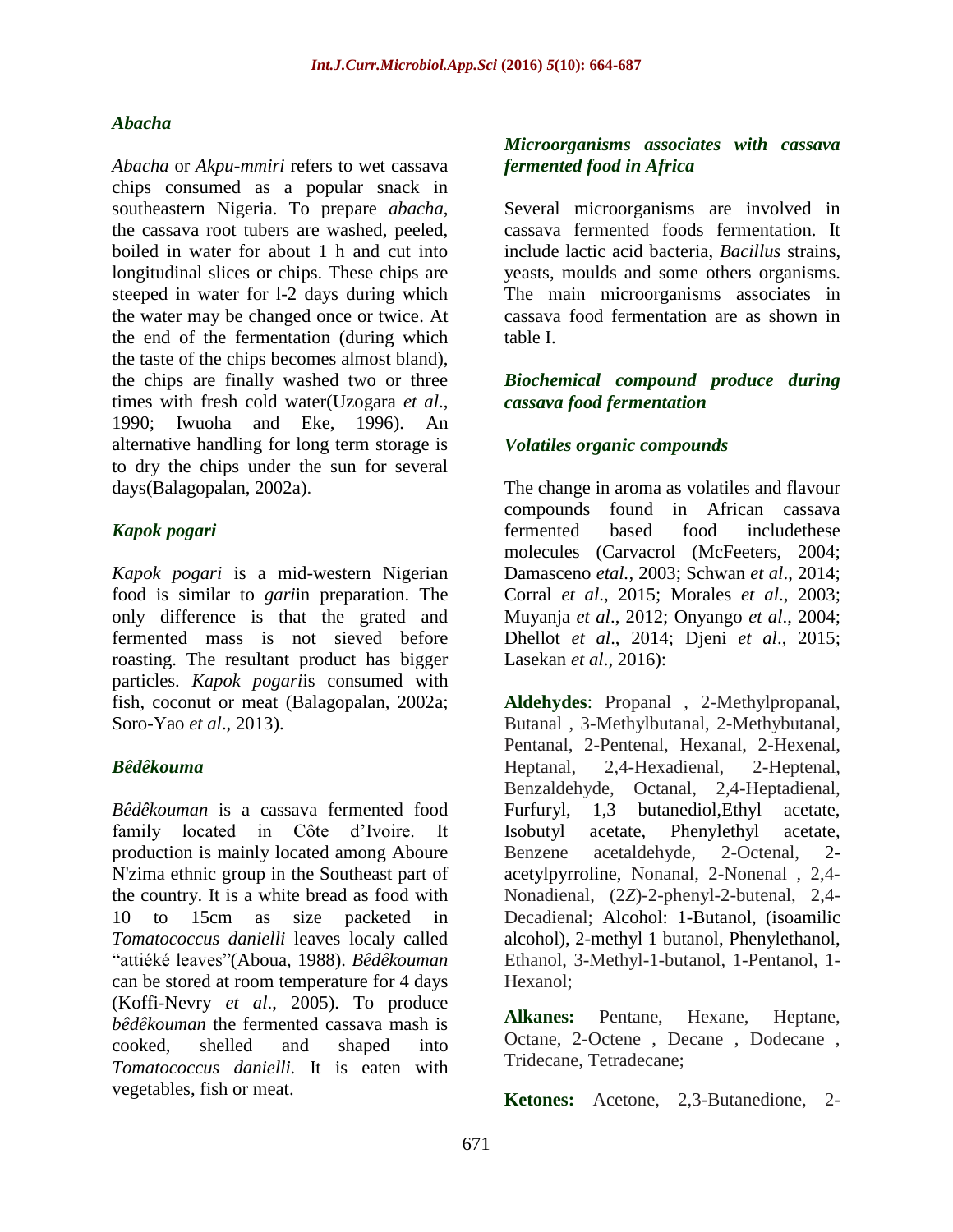Butanone, 3-Methyl-2-butanone, 2- Pentanone, 2,3-Pentanedione, 3-Hydroxy-2 butanone, 2-Heptanone , 3-Octen-2-one , 1 octen-3-one, 2-Nonanone, L-carvone, Undecanone, Mrthyl nonvloetone, Piperitone, L-carvone, Iso-menthone, Menthone;

**Nitrogen compounds:** Pyridine, 2- Ethylpyridine, 2,5-Dimethylpyrazine , Trimethylpirazine , Tetramethylpyrazine , 1- Piperidinecarboxaldehyde Ethyl 3 pyridinecarboxylate; Terpenes, α-Terpeniol, β-Citronellol, Guaiacol, 1-3 Butanodiol ; Others : Myrcene, Limonene, eucalyptol, para-cymene, beta ocimene, β beta ocimene, Gamma terpinene, 2,Terpinen-4-ol, Methyl salicylate, Estragol, Methyl thymol ether, Lcarvone, , Citronnellyl formiate .

## **Organic acids**

The microorganisms involved in cassava fermentation have homolactic and heterolactic activities. The process of organic acids production necessitates the initial breakdown of starch to sugars before these sugars are fermented by both moulds, lactic bacteria.

The main organic acid synthetize by bacteria during cassava fermentation are butyric acid, Hexanoic acid, Octanoic acid, Decanoic acid, Nonanoic acid, Dehydro acetic acid, 2- Methyl propanoic, Oxalic, Citric, Tartaric, Mallic, Ascorbic, Lactic, Acetic, Fumaric, Propionic, Carboxylic acids, Hexanoic, Octanoic, Nonanoic [\(McFeeters, 2004;](#page-21-9) [Damasceno](#page-19-11) *etal*., 2003; [Schwan](#page-23-8) *et al.*, 2014; Corral *et al*[., 2015;](#page-19-12) [Morales](#page-21-10) *et al*., 2003; [Muyanja](#page-21-11) *et al*., 2012; [Onyango](#page-22-11) *et al*., 2004; Dhellot *et al*[., 2014;](#page-19-13) Djeni *et al*[., 2015;](#page-19-14) [Lasekan](#page-20-9) *et al.,* 2016).

## **Vitamins**

Folates or vitamin B9 are the essential cofactors in the biosynthesis of nucleotides.

There are therefore crucial for the cellular replication and growth. Plants, yeast and some bacterial species in fermented food contain the folate biosynthesis pathway and produce natural folates. But mammals lack the ability to synthesize folate and they are therefore dependent on sufficient intake from diet[\(Gregory, 1989;](#page-19-15) [Patring](#page-22-12) *et al.,* [2005;](#page-22-12) [Moslehi-Jenabian](#page-21-7) *et al.,* 2010). Several lactic acid bacteria and yeast have been identified to synthetize folates (vitamin B9) in different medium. Among them, some have been isolate in cassava fermented by products. It is the case of *Lactobacillus rhamnosus, Lactobacillus plantarum, Lactobacillus acidophilus, Lactobacillus reuteri, E. faecium, Lactobacillus fermentum, Lactobacillus brevis, Lactobacillus salivaris, S. cerevisiae* [\(LeBlanc](#page-20-10) *et al.*, 2007; [Chelule](#page-18-10) *et al*., 2010; [Hasan](#page-20-11) *et al.,* 2014; [Anyogu](#page-18-11) *et al*., 2014)*.*The proper selection of probiotic folate producing strains provides is then a strategy for the development of novel functional cassava fermented foods with increased nutritional value[\(Gregory, 1989\)](#page-19-15).

## *Role and function of fermentation on cassava food*

Fermentation is a metabolic process converting carbohydrates to organics acids. It is a food technology used some centuries. It is appreciate for it many advantages in food science. Fermentation can increase protein and vitamins content and improve the balance of essential amino acids. Fermentation increase also the volatiles organic content and reduce anti-nutrients content.

## **Aroma and flavor change**

Fermentation makes the cassava fermented food palatable by enhancing its aroma and flavor. These organoleptic properties make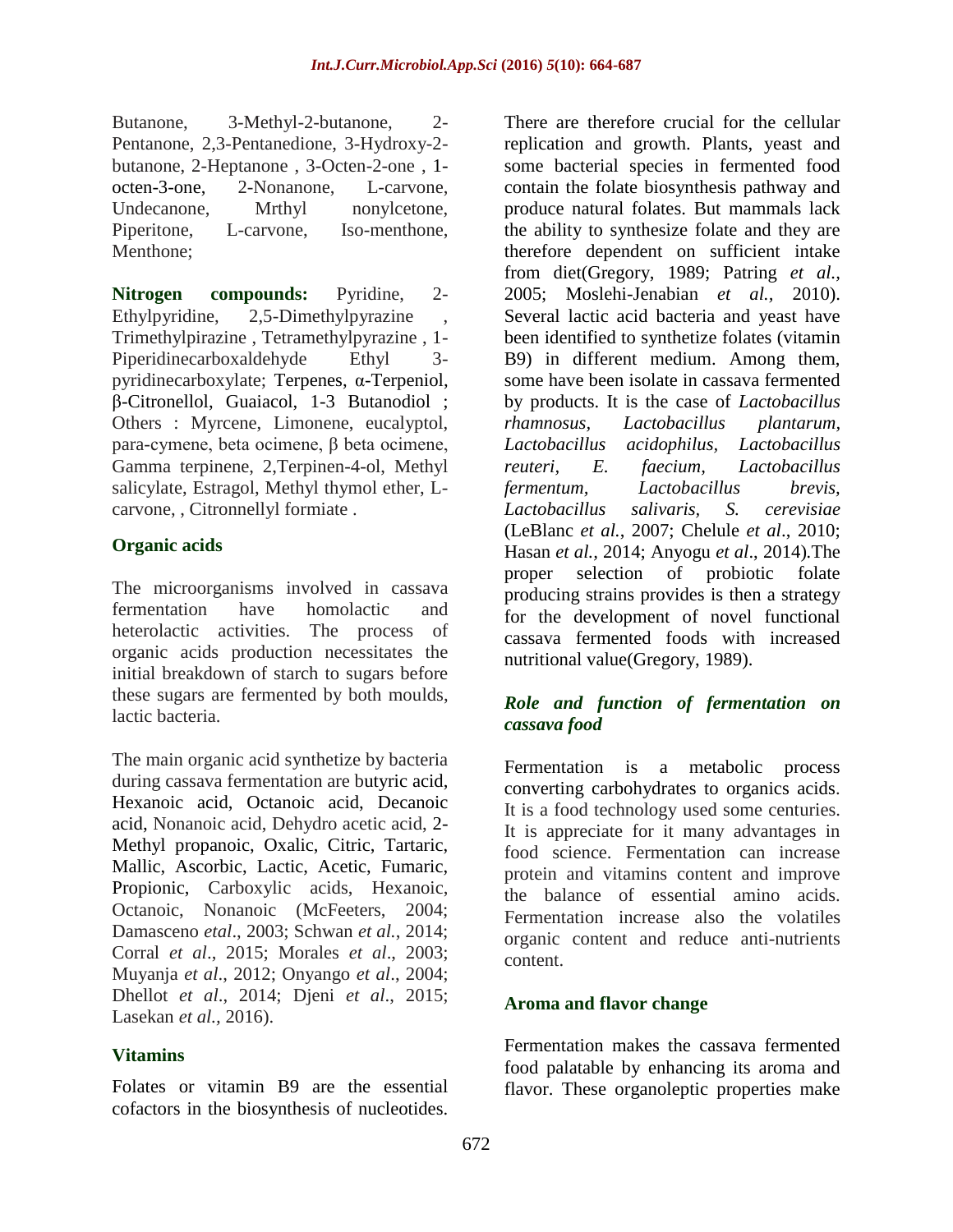fermented food more popular than the unfermented one in terms of consumer acceptance. Furthermore, food acidification does not result in improvement of food texture and quality[\(Chelule](#page-18-10) *et al*., 2010). Then, fermentation is unique in that it modifies the unfermented food in diverse ways, resulting in new sensory properties in the fermented product. However, not all bacteria and moulds are beneficial in enhancing food flavor. The aroma and flavour compound found in African cassava fermented based food include aldehydes; organic acids, alcohol, alkanes, terpenes, ketones, nitrogen compounds, and some others compound[\(McFeeters, 2004;](#page-21-9) [Damasceno](#page-19-11) *et al*., 2003; [Schwan](#page-23-8) *et al*., [2014;](#page-23-8) Corral *et al*[., 2015;](#page-19-12) [Morales](#page-21-10) *et al*., [2003;](#page-21-10) [Muyanja](#page-21-11) *et al*., 2012; [Onyango](#page-22-11) *et al.*, [2004;](#page-22-11) [Dhellot](#page-19-13) *et al*., 2014; [Djeni](#page-19-14) *et al*., [2015;](#page-19-14) [Lasekan](#page-20-9) *et al.*, 2016). The aroma and flavor compound depend on the involved microorganisms in the fermentation. In some instances, they may cause food spoilage since their enzymes may lead to generation of fermentation digests that have offensive odours or flavours, making food to be entirely unpalatable

## **Physical and biological properties**

Many operation units of the fermentation procedures involve steeping tubers in water for long periods. In a number of cases, the dry matter had decreased. The decrease can attribute to a partly reduction in sugar and starch and the leaking of soluble constituents. In addition, the softening of the tubers may be leading to increased absorption of water, contributing to the reduction in dry weight. During the soaking of roots in cassava food production, the texture of the roots undergoes noticeable change and the roots are rendered soft. The fibers content in the fermenting tubers rose with the time of fermentation and the effect

is uniform with all varities of cassava. Fibers content increase is due to the action of pectinolytic and cellulolytic enzymes produced by the fermenting microorganisms, which break down cell membranes [\(Aloys and Angeline, 2009;](#page-17-0) [Aloys and Hui Ming, 2006;](#page-17-2) [Aloys and Zhou,](#page-18-1)  [2006b\)](#page-18-1).

## **Cassava fermented food preservation**

The preservative activity of lactic acid bacteria and others associate microorganisms in some cassava fermented product in one of the main reason of it fermentation. It is a alternative issue for cassava food storage in poor communities in African countries. During cassava fermentation process, some biochemical compound like organic acids, aldehydes, alcohol, hydrogen peroxide, carbon dioxide are produce[\(Schwan .](#page-20-3) *et al.*, 2014; [Corral .](#page-18-6) *et al.*[, 2015;](#page-18-6) [Lasekan](#page-19-8) *et al.*, 2016). The antagonism of lactic acid bacteria against pathogenic or other bacteria is believed to result from the action of the acids on the bacterial cytoplasmic membrane which interferes with the maintenance of membrane potential and inhibits active transport and may be mediated both by dissociated and undissociated acid [\(Cherrington](#page-18-12) *et al*., 1991). The antimicrobial activity of each of them is not correlate with it molar concentration. It can inhibit yeasts, moulds and bacteria [\(Blom and Mørtvedt,](#page-18-13)  [1991\)](#page-18-13). Propionic acid inhibits fungi and bacteria. The contribution of aldehyde to flavour is more than it bio preservative properties. Hydrogen peroxide accumulate can be inhibitory to some microorganisms [\(Condon, 1987\)](#page-19-16). This inhibition is mediated through the strong oxidising effect on membrane lipids and cell proteins [\(Castberg](#page-18-14)  [and Morris, 1976\)](#page-18-14). Carbon dioxide, formed during heterolactic fermentation, can directly create an anaerobic environment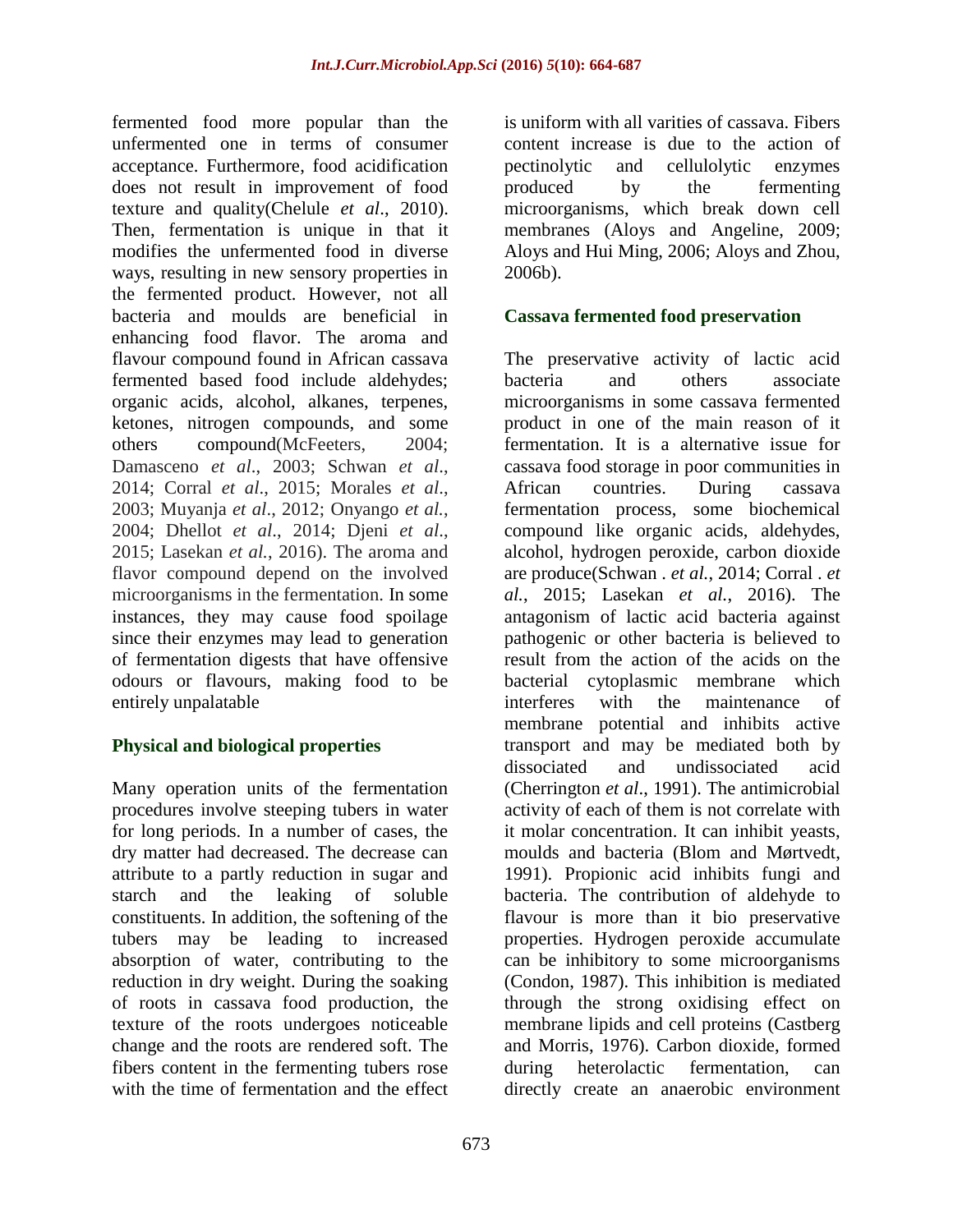and is toxic to some aerobic food microorganisms through it action on cell membranes and its ability to reduce internal and external pH. With these properties, associate microorganisms contribute to inhibit both pathogen and no pathogen microorganism growth in cassava fermented food (Cooke *et al*[., 1987;](#page-19-17) [Caplice and](#page-18-15)  [Fitzgerald, 1999;](#page-18-15) Ross *et al*[., 2002\)](#page-22-13). They then contribute to it bio preservation. In addition, some associate fungi can reduce considerably toxins content in food.

## **Functional properties of starch**

Functional properties of starch extracted from fermented tubers and that were subjected to fermentation are invariably modified by fermentation. Baking testsusing sweet, fermented (20 to 30 days) and acidtreated starches showed that sour starch provided a baked product with excellent volume, alveolar loose crumb structure, and a thin crispy crust[\(Bertolini](#page-18-16) *et al*., 2001). The textural properties of starch gels from naturally fermented and inoculum provided showed that the hardness, gumminess, and elasticity of the flour gels were reduced in fermented products. Gel hardness and gumminess have been associated both to the degree of granule swelling and network formation by leached amylose. A reduction in cohesiveness of fermented products has been explained as due to failure of starch granules to release sufficient amylose. The improvement in textural quality also has been attributed to the production of organic acids that complex withthe soluble amylose portion [\(Mestres](#page-21-12) *et al*., 2000). Studies on the functional properties of the sour cassava starch, revealed that the chemical composition was not significantly modified by the fermentation step, whereas the granular structure was similar to that resulting from a short period of mild acid treatment [\(Camargo](#page-18-17) *et al*., 1988). The

released CO2, lactic acid, and propionic acid during the fermentation step of sour cassava production were assumed to have absorbed to the granular starches and their desorption during cooking would be an additional driving force for the expansion of the resultantproduct. It further was suggested that water vaporization also might perform the same role[\(Aloys and Angeline, 2009;](#page-17-0) [Aloys and Zhou, 2006b\)](#page-18-1).

## **Antinutrient decrease in cassava fermented food**

Phytates and tannins are important antinutritional compound found in cassava roots and leaves as in other tubers, roots and legume use by plant for defense. Phytates (inositol hexakisphosphate) compound is in high abundance in cassava, with approximately 624 mg/100 g in roots [\(Marfo](#page-21-13)  *et al.*[, 1990\)](#page-21-13). Phytic acid is able to bind cations such as magnesium, calcium, iron, zinc, and molybdenum and can, therefore, interfere with mineral absorption and utilization [\(Hambidge](#page-20-12) *et al*., 2008). Phytic acid may also bind proteins preventing their complete enzymatic digestion. However, phytic acids also have antioxidant and anticarcinogenic proper ties. Indeed, phytic acids can reduce free ion radical generation and thus peroxidation of membranes by complexing iron, and phytate may protect against colon cancer. Phytate was able to reduce serum cholesterol and triglycerides in an animal model fed a cholesterol-enriched diet [\(Kumar](#page-20-13) *et al*., 2010).Tannins affect the nutritive value of food products by forming a complex with protein (both substrate and enzyme) thereby inhibiting digestion and absorption. They also bind Fe, making it unavailable and recent evidence suggests that condensed tannins may cleave DNA in the presence of copper ions [\(Aletor, 1993\)](#page-17-5). It then increases malnutrition status of people who have it as mainly food.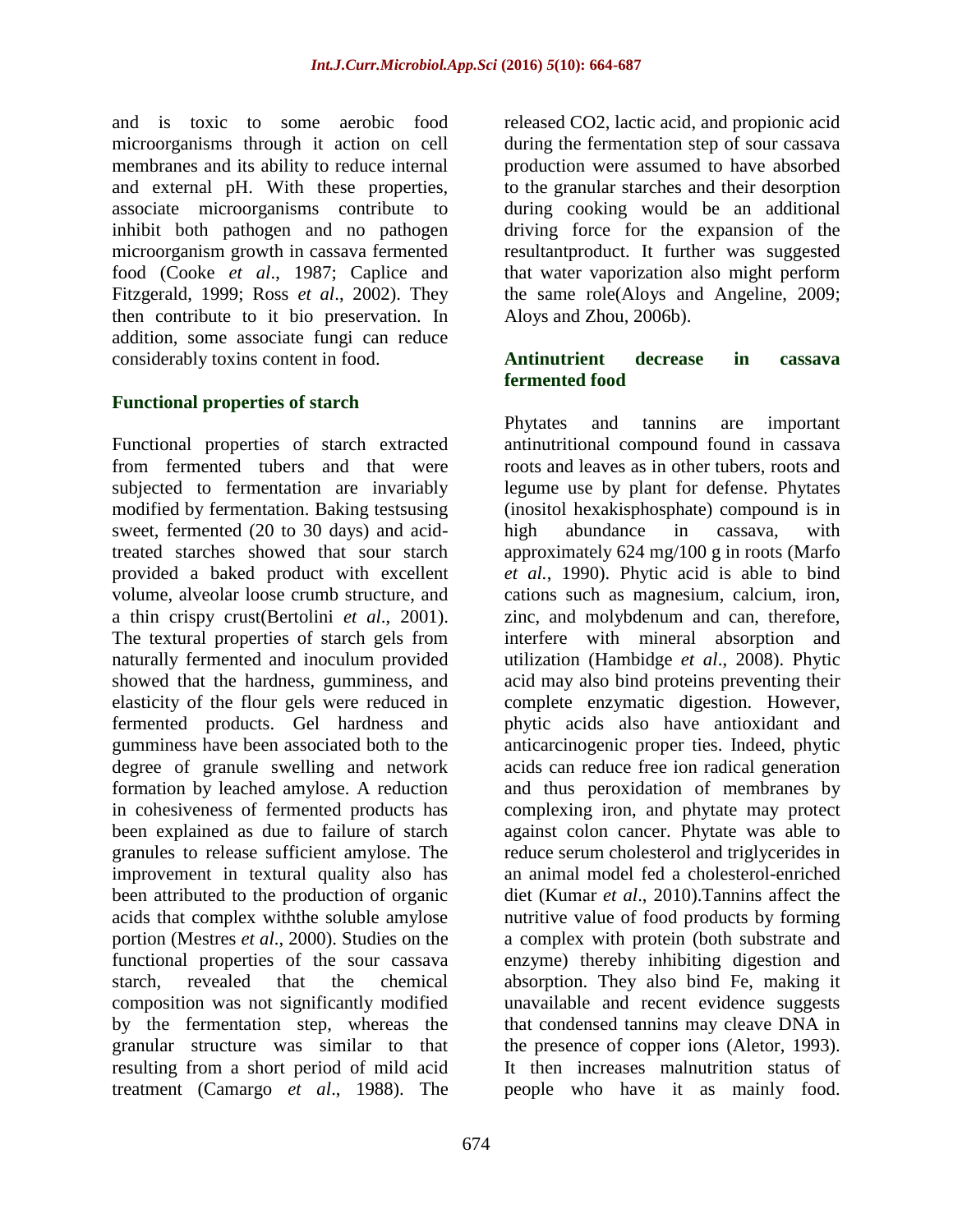Fermentation is one the processes use to reduce tannin and phytate content in cassava roots and leaves. Fermentation was found to reduce the phytate levels to a large extent. The fermentation time effect on phytate and tannin reduction is also evident. Their content in fermented food depends on the fermentation techniques used. The reduction of the phytate content level in cassava fermented food is due to enzymatic activity. This enzyme may be naturally present in cassava [\(Aloys and Hui Ming, 2006\)](#page-17-2) or secreted by involved microorganisms. The enzyme is able to hydrolyze phytate in the medium and the reduce phytate content cassava fermented food. The reduction of phytate is more significant after 24 to 48h of fermentation and decrease after 48h [\(Marfo](#page-21-13)  *et al.*[, 1990\)](#page-21-13).The drop of pH probably contributes to the slow breakdown of the phytate after 48h of fermentation. Ranhotra *et al*., (suggested that inorganic phosphate might contribute to the inhibition of phytase enzyme activity in fermented doughs. Fermentation also has been foundto be effective in reducing tannin, the other important anti-nutritive factor in cassava. Emmanuel and al., (2004) found a reduction of phytate content in fermented dough ranged from 20% to 67%. But some other operations units and processes may have effect on the phytate reduction. Emmmanuel and al, (2004) found a reduction level of total phytate in raw tuber of 88.78% in gari from cassava, 95.19% in eba from cassava gari, 68.59% in ampesi from cassava and 69.87 in fufu from cassava.Ganiyu (2002) found a decrease of 705.1-789.7 mg/100g of total phytate content in cassava peels. Oboh *et al*., (2002) found significant reduction of tannin content in cassava fermented food such as gari and flour. The tannin contents of the *Aspergillus niger*fermented cassava flour and gari(Coulin *et al*[., 2006\)](#page-19-7) are considerably low when compared to the usual level of tannin in cassava tubers (0.4–

0.5%) [\(Hahn, 1992\)](#page-19-2) and compared favourably with tannin content of *Rhizopus oryzae*-fermented flourWakil and al., (2015) found a significant reduction of tannin, cyanide, phytate and oxalate in pupuru, a cassava fermented food in West Africa, using a starter culture of *Lactobacillus plantarun* and *Candida famata*. Pupuru had at least Tannin, cyanide, phytate and oxalate content of 0.05 mg/100g, 0.24 mg/100g, 102.4 mg/100g and 2.94 mg/100g respectively (Wakil *et al*., 2015). Olaoye and al., 2015 also found antinutritional factor (mg/100g), tannin, phytate, oxalate and trypsin inhibitor reduced from 0.59, 301.21, 46.23 and 7.02 at 0 h to 0.41, 64.38, 13.56 and 1.52 at 120 h respectively in the NR8082 cassava *gari* samples.

#### **Cyanide reduction in cassava fermented food**

Cyanide is the most toxic factor restricting the consumption of cassava roots and leaves [\(Montagnac](#page-21-14) *et al*., 2009) . The cyanide content of some cassava varieties, particularly the bitter one is more than 10mg cyanide equivalents/kg DM, the FAO/WHO. The cyanide content of cassava leaves is highest than in cassava root and it ranged from 53 to 1300mg equivalents/kg DM. Cyanide is cause of acute toxicity in humans. Residual cyanogens content in processed cassava, which exist as glucoside, cyanohydrin or free cyanide, which are equally toxic as their parent compounds in uncooked food Several methods are used for cassava detoxification including peeling, grating, soaking, boiling/cooking, ensiling, drying, fermentation (Tewe*et al.*,1989; Oke*et al*., 1994; Lambri*et al*., 2013; Kyawt and al., 2014).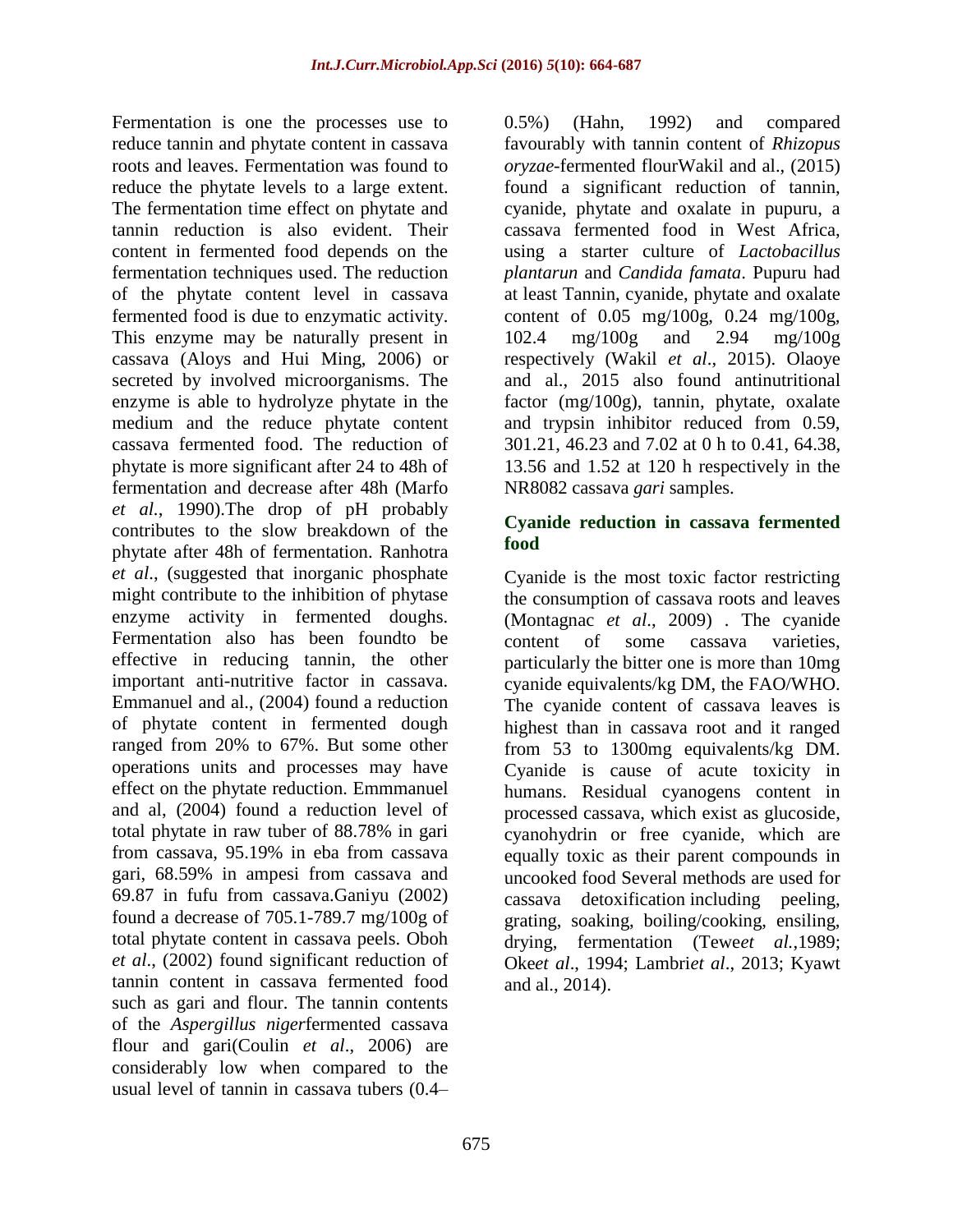| Cassava<br>fermented<br>food | Lactic acid bacteria and others<br>bacteria                                                                                                                                                                                                                                                                                      |                                                                                                      | <b>Mainly Region</b> |                                               |                                                                           |
|------------------------------|----------------------------------------------------------------------------------------------------------------------------------------------------------------------------------------------------------------------------------------------------------------------------------------------------------------------------------|------------------------------------------------------------------------------------------------------|----------------------|-----------------------------------------------|---------------------------------------------------------------------------|
|                              |                                                                                                                                                                                                                                                                                                                                  | <b>Yeast</b>                                                                                         | <b>Moulds</b>        | or country of                                 | <b>References</b>                                                         |
|                              |                                                                                                                                                                                                                                                                                                                                  |                                                                                                      |                      | production                                    |                                                                           |
|                              | Bacillus subtilis; Bacillus<br>coagulan; Bacillus species;<br>Lactobacillus plantarum;<br>Lactobacillus fermentum;                                                                                                                                                                                                               | Saccharomyces fragilis;<br>Saccharomyces serevisae;<br>Saccharomyces rouxii ;<br>Geotrichum candidum |                      |                                               |                                                                           |
| Gari                         | Lactobacillus brevis;<br>Lactobacillus pentosus;<br>Lactobacillus acidophilus;<br>Lactobacillus sp; Leuconostoc,<br>Alcaligenes; Leuconostoc fallax;<br>Corynebacterium manihot;<br>Corunebacterium species,<br>Pseudomonas mesenteroides,<br>Weissella paramesenteroides;<br>Corynebacterium; Bacteriodes<br>sp; Actinomyces sp |                                                                                                      |                      | West, Central<br>and East Africa<br>countries | (OKAFOR, 1977;<br>Ngaba and Lee,<br>1979; Moorthy<br>and Mathew,<br>1998) |

## **Table.1** Associates microorganisms in cassava mainly fermented food in Africa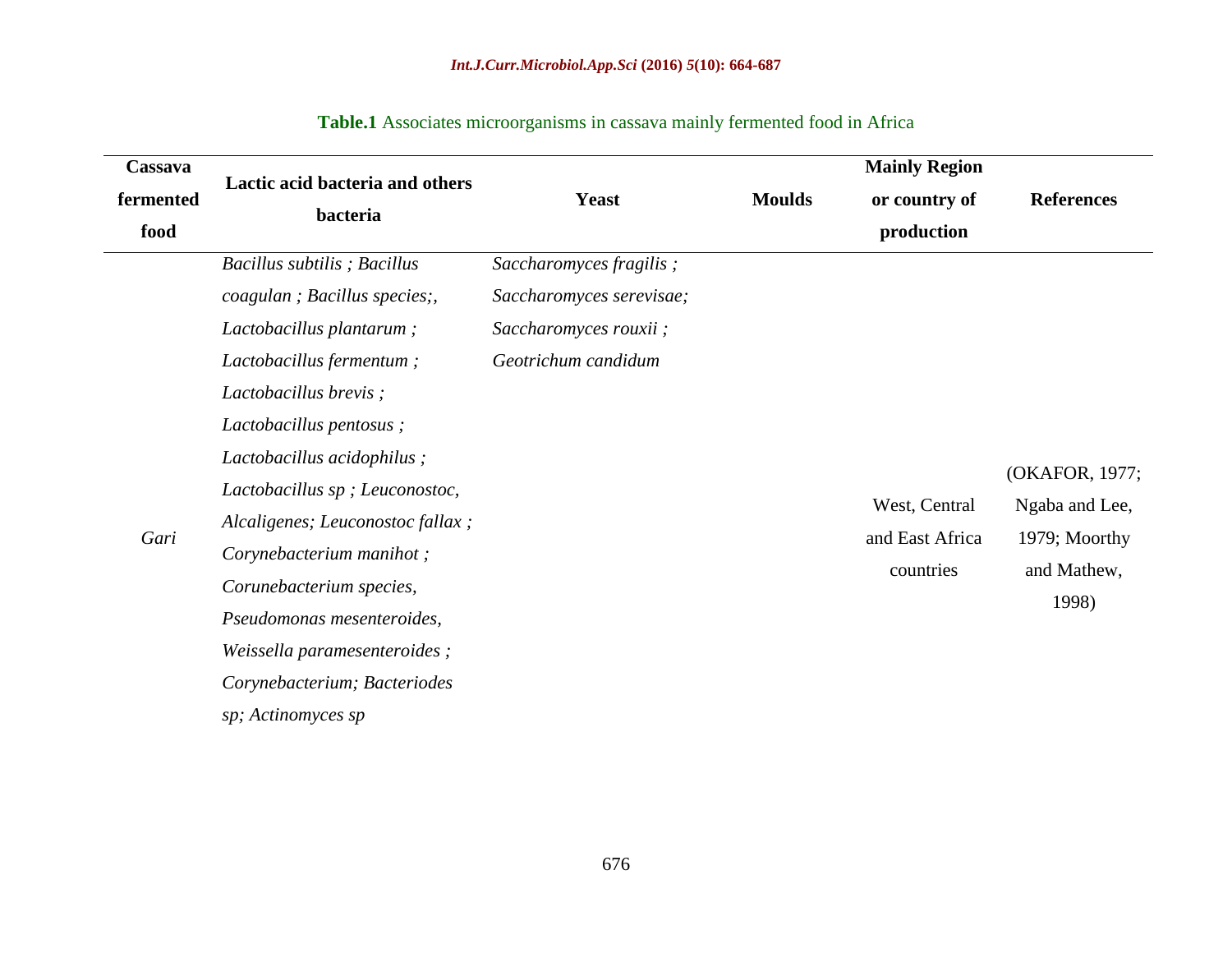|            | Lactobacillus plantarum;        |                           |                  |                 |
|------------|---------------------------------|---------------------------|------------------|-----------------|
|            | Lactobacillus rhamnosus;        |                           |                  |                 |
|            | Lactobacillus hilgardii;        |                           |                  |                 |
|            | Lactobacillus paracasei;        |                           |                  |                 |
|            | Weissella confuse; Weissella    |                           |                  |                 |
|            | paramesenteroides;              |                           |                  |                 |
| Root and   | Leuconostoc mesenteroides;      |                           |                  | (Anyogu et al., |
| leaves     | Enterococcus faecium;           |                           | Nigeria          | 2014)           |
|            | Enterococcus casseliflavus;     |                           |                  |                 |
|            | Pediococcus acidilactici;       |                           |                  |                 |
|            | Bacillus subtilis, Bacillus     |                           |                  |                 |
|            | amylolique ; Bbacillus cereus,  |                           |                  |                 |
|            | Staphylococcus pasteuri,        |                           |                  |                 |
|            | Clostridium beijerinkii         |                           |                  |                 |
|            |                                 |                           |                  |                 |
|            | Lactococcus lactis; Leuconostoc |                           | Main central     |                 |
| Chikwangue | sp; Lactococcus plantarum;      |                           | Africa countries | (Keleke, 1996)  |
|            | Lactobacillus plantarum;        |                           |                  |                 |
|            | Clostridium spp.                |                           |                  |                 |
| Fufu       | Lactobacillus plantarum;        | Saccharomyces cerevisiae, | Main west and    | (Moorthy and    |
|            | Lactobacillus brevis;           |                           | central Africa   | Mathew, 1998)   |
|            |                                 |                           |                  |                 |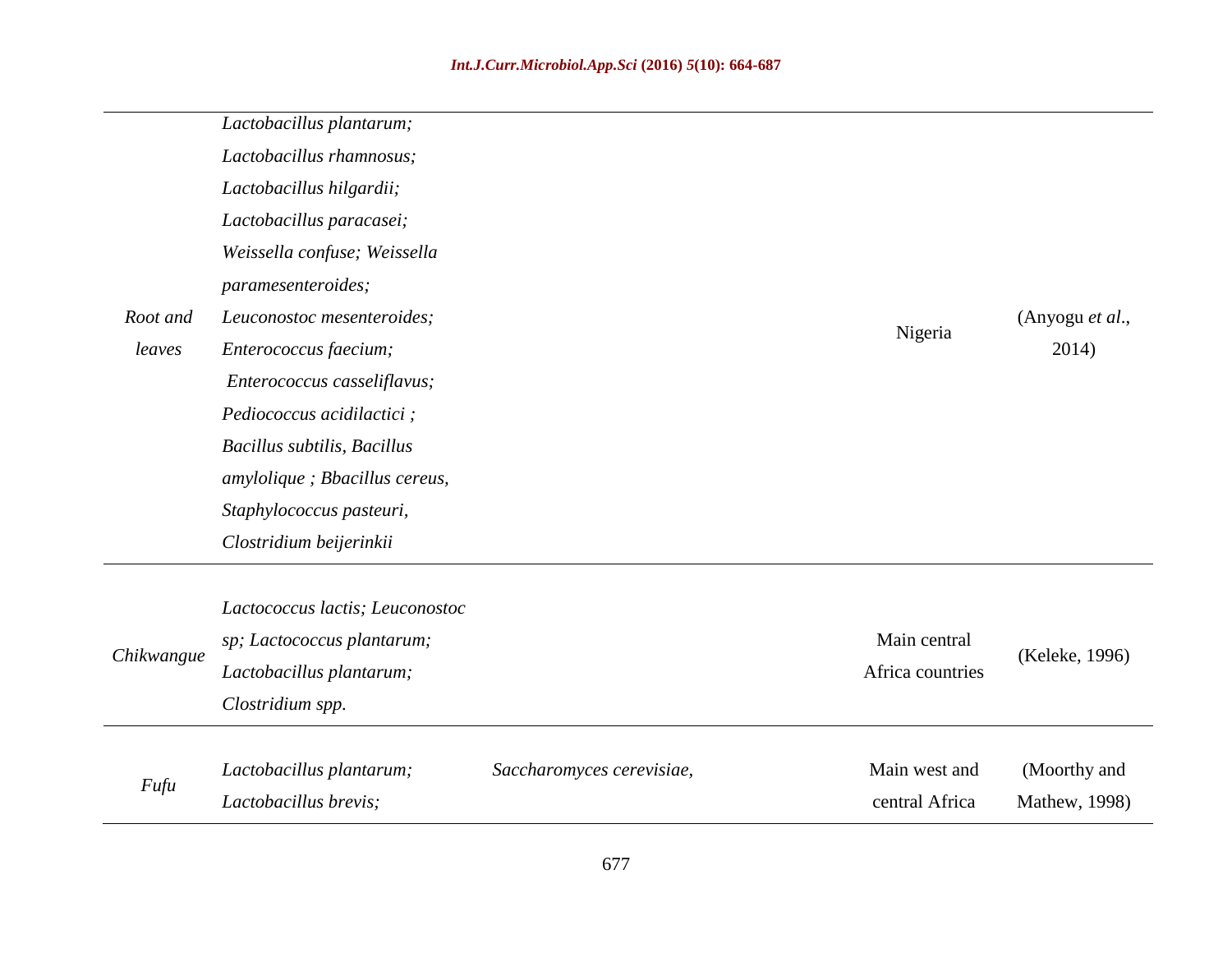## *Int.J.Curr.Microbiol.App.Sci* **(2016)** *5***(10): 664-687**

countries

# *Streptococcus faecalis;*

*Escherichia coli*

| Lafun | Klebsiella pneumonia;<br>Pantoea gglomerans;<br>Lactobacillus fermentum;<br>Lactobacillus plantarum;<br>Weissella confuse;<br>Corynebacterium sp;<br>Lactobacillus sp,; Streptococcus<br>sp.;<br>Pseudomonas sp.; Listeria sp;<br>Corynebacterium sp.;<br>Bacillus cereus; Klebsiella<br>pneumonia;<br>Pantoea agglomerans | Pichia scutulata; Pichia<br>kudriavzevii; Pichia<br>rhodanensis; Pichia<br>scutulata; Candida<br>glabrata;<br>Candida tropicalis;<br>Hanseniaspora<br>guilliermondii;<br>Trichosporon asahii,<br>Saccharomyces cerevisiae;<br>Kluyveromyces marxianus;<br>Hanseniaspora<br>guilliermondii; | Main west<br>Africa countries | (Moorthy and<br>Mathew, 1998;<br>Ijabadeniyi, 2007;<br>Padonou et al.,<br>2009) |
|-------|----------------------------------------------------------------------------------------------------------------------------------------------------------------------------------------------------------------------------------------------------------------------------------------------------------------------------|--------------------------------------------------------------------------------------------------------------------------------------------------------------------------------------------------------------------------------------------------------------------------------------------|-------------------------------|---------------------------------------------------------------------------------|
| Ogiri | Lactobacillus sp., Streptococcus<br>sp., Pediococcus sp., Bacillus sp                                                                                                                                                                                                                                                      |                                                                                                                                                                                                                                                                                            | Nigeria                       | (Ijabadeniyi,<br>2007)                                                          |

| Attiéké | Lactobacillus plantarum;  | Candida sp, Candida     | Côte d'Ivoire, | (Assanyo <i>et al.</i> ,    |
|---------|---------------------------|-------------------------|----------------|-----------------------------|
|         | Lactobacillus; fermentum; | valida; Candida holmii; | Burkina Faso,  | 2002; Djeni <i>et al.</i> , |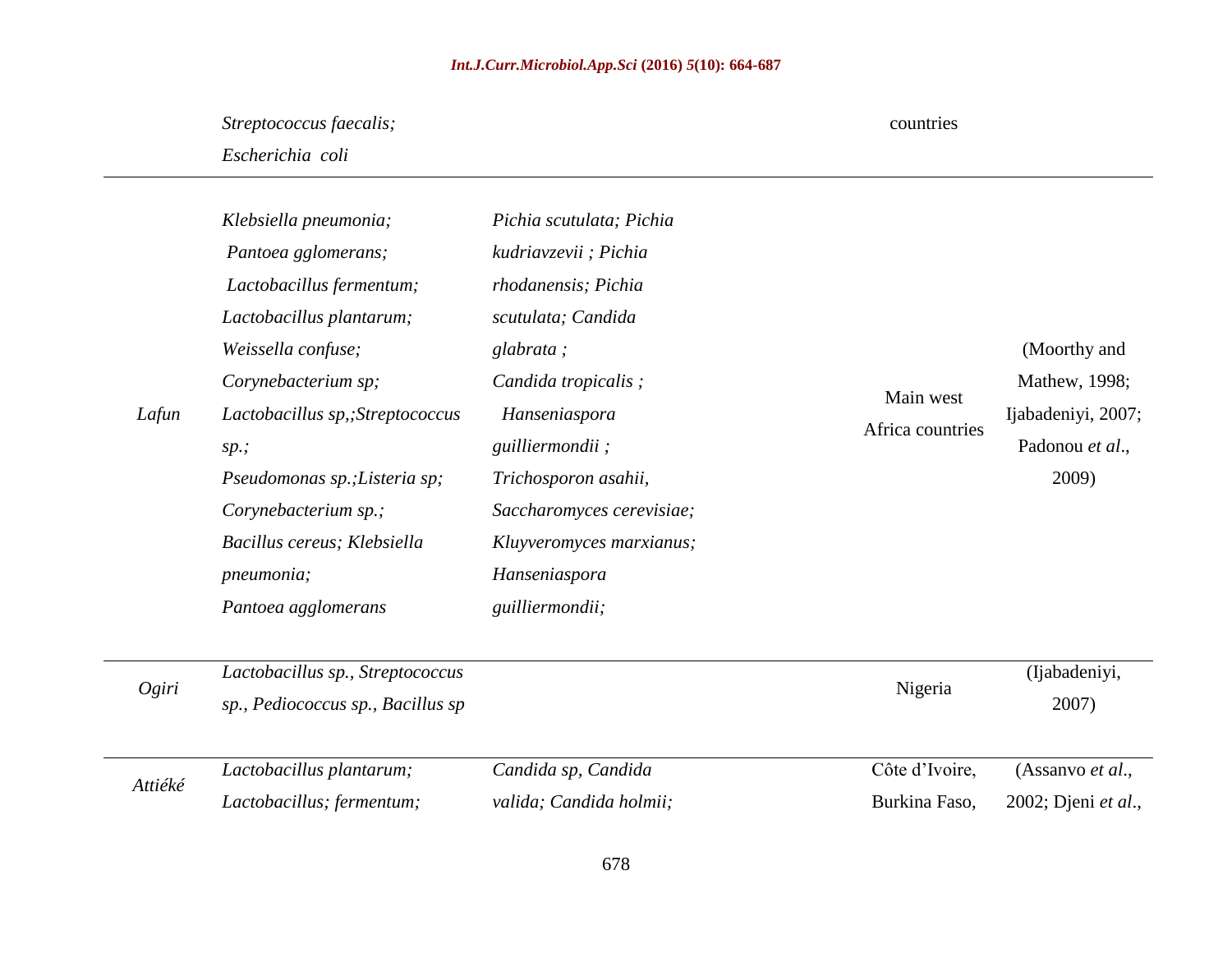## *Int.J.Curr.Microbiol.App.Sci* **(2016)** *5***(10): 664-687**

|               | Lactobacillus cellobiosus;       | Candida krusei; Kloeckera |             | Bénin, Mali,  | 2015)           |
|---------------|----------------------------------|---------------------------|-------------|---------------|-----------------|
|               | Lactobacillus brevis;            | japonica; Saccharomyces   |             | Sénégal, Togo |                 |
|               | Leuconostoc mesenteroides,       | cerevisiae                |             |               |                 |
|               | Pediococcus acidilactici,        |                           |             |               |                 |
|               | Weissella cibaria; Lactobacillus |                           |             |               |                 |
|               | sp; Bacillus sp, Bacillus        |                           |             |               |                 |
|               | sphaericus; Bacillus brevis,     |                           |             |               |                 |
|               | Bacillus; coangulans,            |                           |             |               |                 |
|               | Enterococcus faecium             |                           |             |               |                 |
|               |                                  |                           |             |               |                 |
|               | Lactobacillus plantarum;         | Geotrichum candidum       |             |               |                 |
|               | Lactobacillus brevis;            |                           |             | Burundi,      | (Aloys and      |
| Ikivunde      | Lactobacillus fermentum;         |                           |             | Rwanda        | Angeline, 2009) |
|               | Leuconostoc mesenteroides        |                           |             |               |                 |
|               |                                  |                           | Aspergillus |               |                 |
|               |                                  |                           | oryzae;     |               | (Hahn, 1989;    |
|               |                                  |                           | Aspergillus |               | Musuku, 1995;   |
| <i>lyanye</i> |                                  |                           | fumigatus;  | Burundi       | Rwamudanga,     |
|               |                                  |                           | Penicillium |               | 1988; Aloys and |
|               |                                  |                           | citrinum;   |               | Hui Ming, 2006) |
|               |                                  |                           |             |               |                 |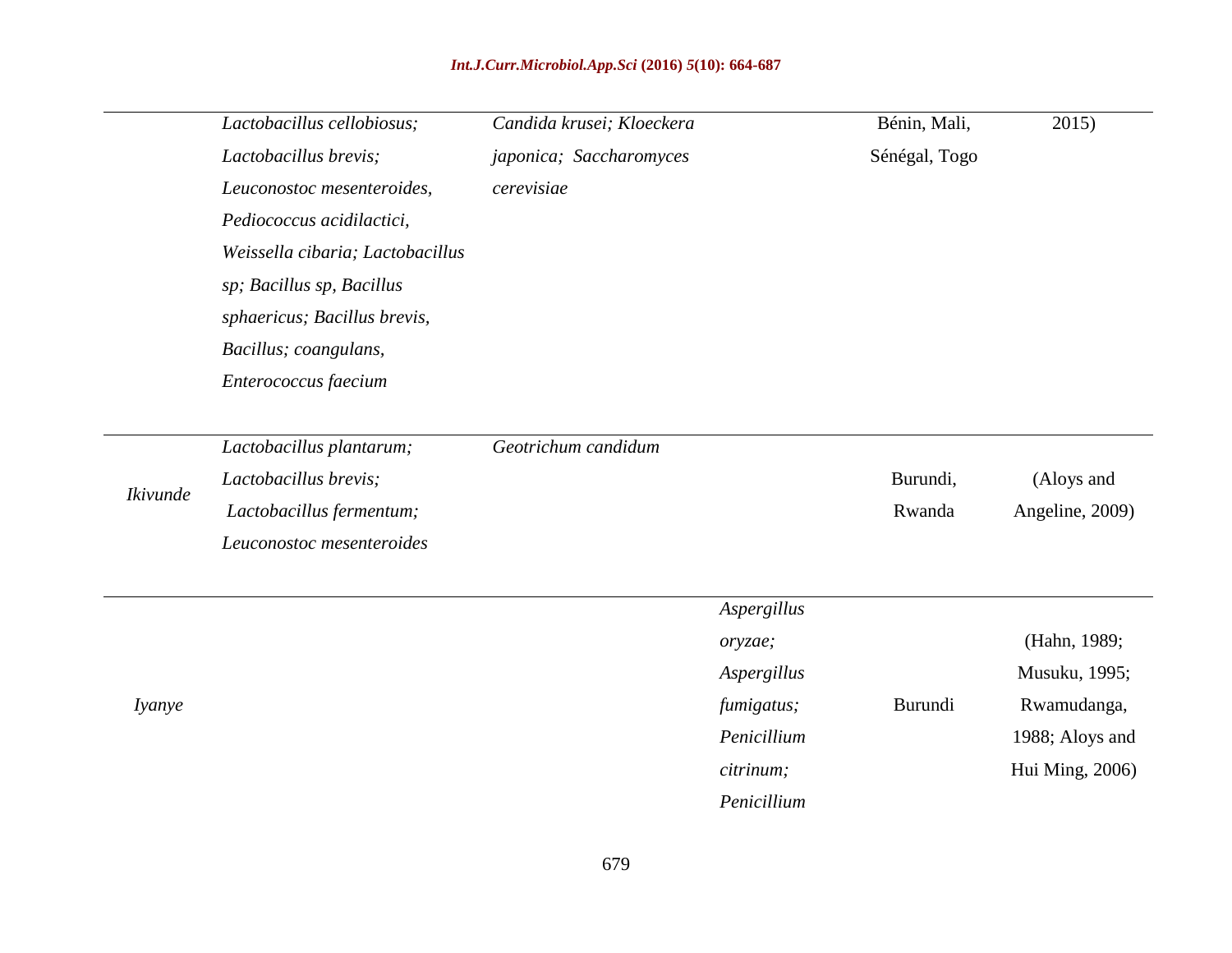|          |                                  |                           | chrysogenum;      |                |                       |
|----------|----------------------------------|---------------------------|-------------------|----------------|-----------------------|
|          |                                  |                           | Rhizopus          |                |                       |
|          |                                  |                           | stolonifera;      |                |                       |
|          |                                  |                           | Mucor spp         |                |                       |
|          | Lactobacillus brevis;            | Candida tropicalis;       | Penicillium       |                | (Amoa-Awua et         |
|          | Lactobacillus plantarum;         | Candida krusei;           | selectiorum;      |                | al., 1996;            |
|          | Lactobacillus salivarius;        | Zygosaccharomyces spp;    | Penicillium       | Côte d'Ivoire, | Dziedzoave et al.,    |
| Agbelima | Lactobacillus fermentum;         | Zygosaccharomyces bailii; | <i>citrinum</i> ; | Ghana, Togo    | 1999; Mante et        |
|          | Leuconostoc mesenteroides;       | Geatrichum candidum;      | Penicillium       |                | al., 2003; Padonou    |
|          | Bacillus subtilis; Bacillus spp; | Rhizopus spp;             | nodulum;          |                | <i>et al.</i> , 2009) |
|          | Lactobacillus plantarum;         | Zygosaccharomyces         |                   |                |                       |
|          | Lactobacillus salivarius;        | florentinus; Candida      |                   |                |                       |
|          | Lactobacillus brevis;            | krusei ;Geotrichum        |                   |                |                       |
|          | Lactobacillus fermentum;         | candidum; Candida         |                   |                |                       |
| Akeyke   | Leuconostoc mesenteroides;       | tropicalis                |                   | Ghana          | (Obilie et al.,       |
|          | Bacillus subtilis; Bacillus      |                           |                   |                | 2004)                 |
|          | lichniferomis; Bacillus cereus;  |                           |                   |                |                       |
|          | Bacillus pumilis;                |                           |                   |                |                       |
|          | Corynebacterium Spp              |                           |                   |                |                       |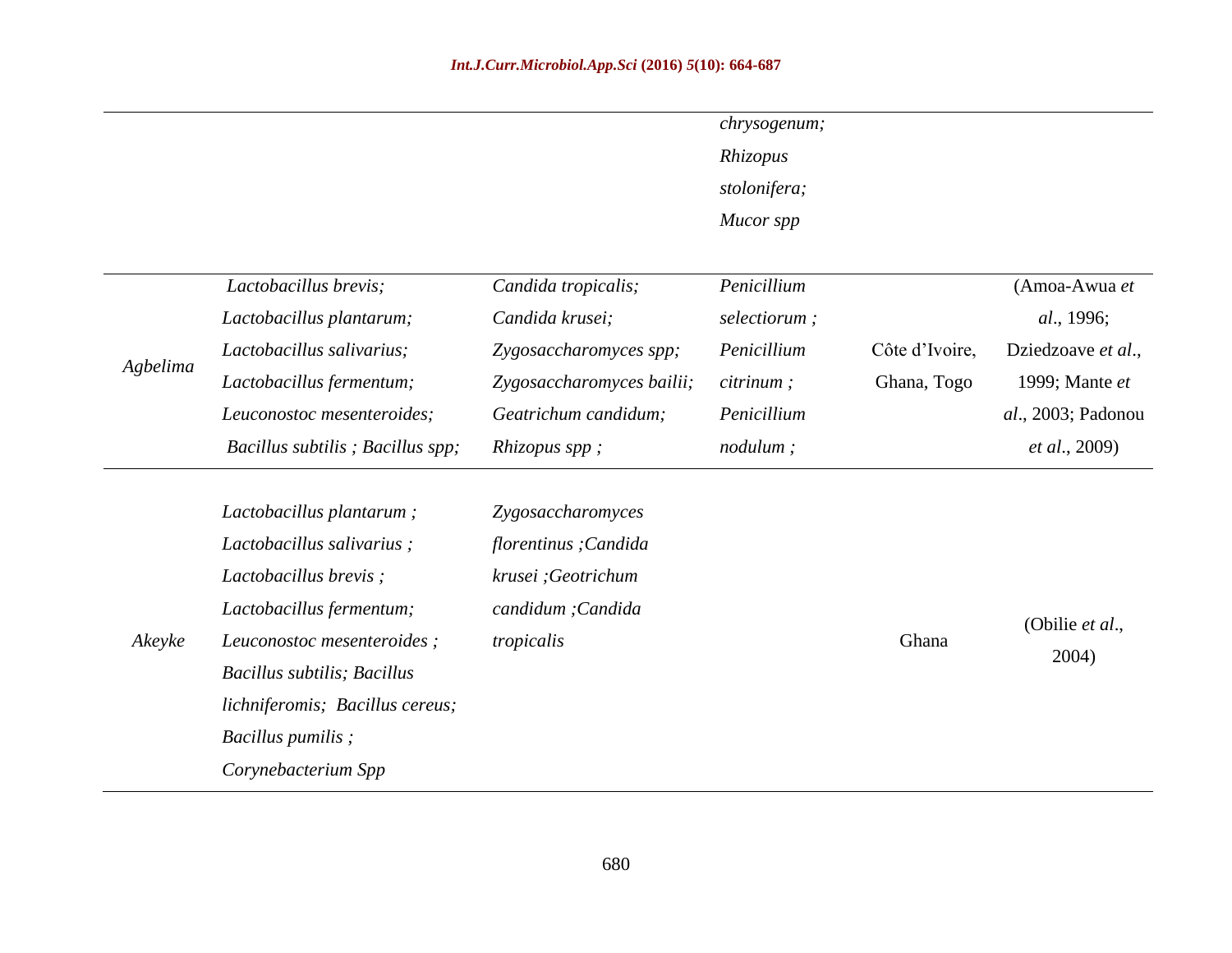Fermentation is one of the most used methods in food processing. It reduces significantly cyanide content in cassava fermented food, to improve flavour and aroma of fermented food and contribute to bio-preservation of fermented food. The cyanide reduction trough fermentation is due to the enzymatic activity of the associate microorganisms in cassava fermentation. The reduction level then varies according to the fermentation time and also to the microorganisms' species in the fermentation medium. According to Essers *et al*., (1994) *Neurospora sitophila* and *Geotrichum candidum* did not hydrolyse appreciable amounts of linamarin, while *Bacillus sp*.,hydrolysed virtually all. And Mucor racemosus had hydrolysed at least 90% of linamarin and *Rhizopus oryzae* 45 to 84%. Kimayoro *et al.*, (2000) [\(Kimaryo](#page-20-2) *et al*.,) quantified α-glucosidase activity ranged between 20 and  $\geq 40$  nmol/4 h for *Lactobacillus plantarun*, used as strarter for cassava fermentation. And Darman and got and cyanide reduction of 95% during cassava fermentation using Lactobacillus sp., Saccharomyces sp., and Rhyzopus sp as starter culture. Olaoye and al., Wakil and al., found a few level of residual content of cyanide of 0.24 and 126.83 mg/100g respectively in pupuru and gari. The fermentation techniques used has an impact on the cyanide reduction (Tewe and al., 1989; Ahaotu *et al*., 2013). Fayemi*et al*., (2013) found a cyanide content of 15.67, 13.29 and 12.67 mg/kg of fufu using the traditional, brine and backsloppingfermentation of respectively. The other cassava fermented foods have a significant reduction of their cyanide content compare with cassava root, as raw materials. Burns *et al*., (1990) found a cyanide content of tapioca crips and tapioca flour of 42 and <1mg/kg respectively while Heuberger (2005) found a cyanide levels 49mg/kg in placali, 50 mg/kg in foufou manioc, 3.1

mg/kg in boule de manioc. The reduction levels was 50% in attiéké and 30% in attiéké garba [\(Heuberger, 2005\)](#page-20-16). But a production assay in laboratory condition leads to a cyanide level of 0.1mg/kg and 0 mg/kg respectively in attiéké and attéiéké garba. Amoa-Awua got a cyanide reduction level of 60.2% and Obilé *et al.*, (2004) obtained a cyanide reduction of 98%.

In conclusion, African communities have developed several processes for cassava dried food production. The cassava fermented foods are sometime similar except the varieties and ingredients are different. There is diversity in associate microorganisms in cassava fermentation. These microorganisms contribute a lot in cassava fermented food flavor, aroma, antinutrients and cyanide content decrease. The fermentation processes in the main factor of cassava fermented food preservation.

## **References**

- <span id="page-17-4"></span>Aboua, F. 1988. Preparacion tradicionnal de alimentas con yuca en Costa de Marfil. *Yuca Buletin Informativo,* 12: 10-12.
- <span id="page-17-6"></span><span id="page-17-3"></span>Adeniran, H. and Ajifolokun, O. 2015. Microbiological studies and sensory evaluation of breadfruit and cassava cofermented into gari analogue. *Nigerian Food J.,* 33: 39-47.
- <span id="page-17-5"></span>Aletor, V. 1993. Allelochemicals in plant foods and feedingstuffs: 1. Nutritional, biochemical and physiopathological aspects in animal production. *Vet. Human Toxicol.,* 35: 57-67.
- <span id="page-17-0"></span>Aloys, N. and Angeline, N. 2009. Traditional fermented foods and beverages in Burundi. *Food Res. Int.,* 42: 588-594.
- <span id="page-17-2"></span>Aloys, N. and Hui Ming, Z. 2006. Traditional cassava foods in Burundi—A review. *Food Reviews Int.,* 22: 1-27.
- <span id="page-17-1"></span>Aloys, N. and Zhou, H.M. 2006a. Comparative study on nutrient and anti‐ nutrient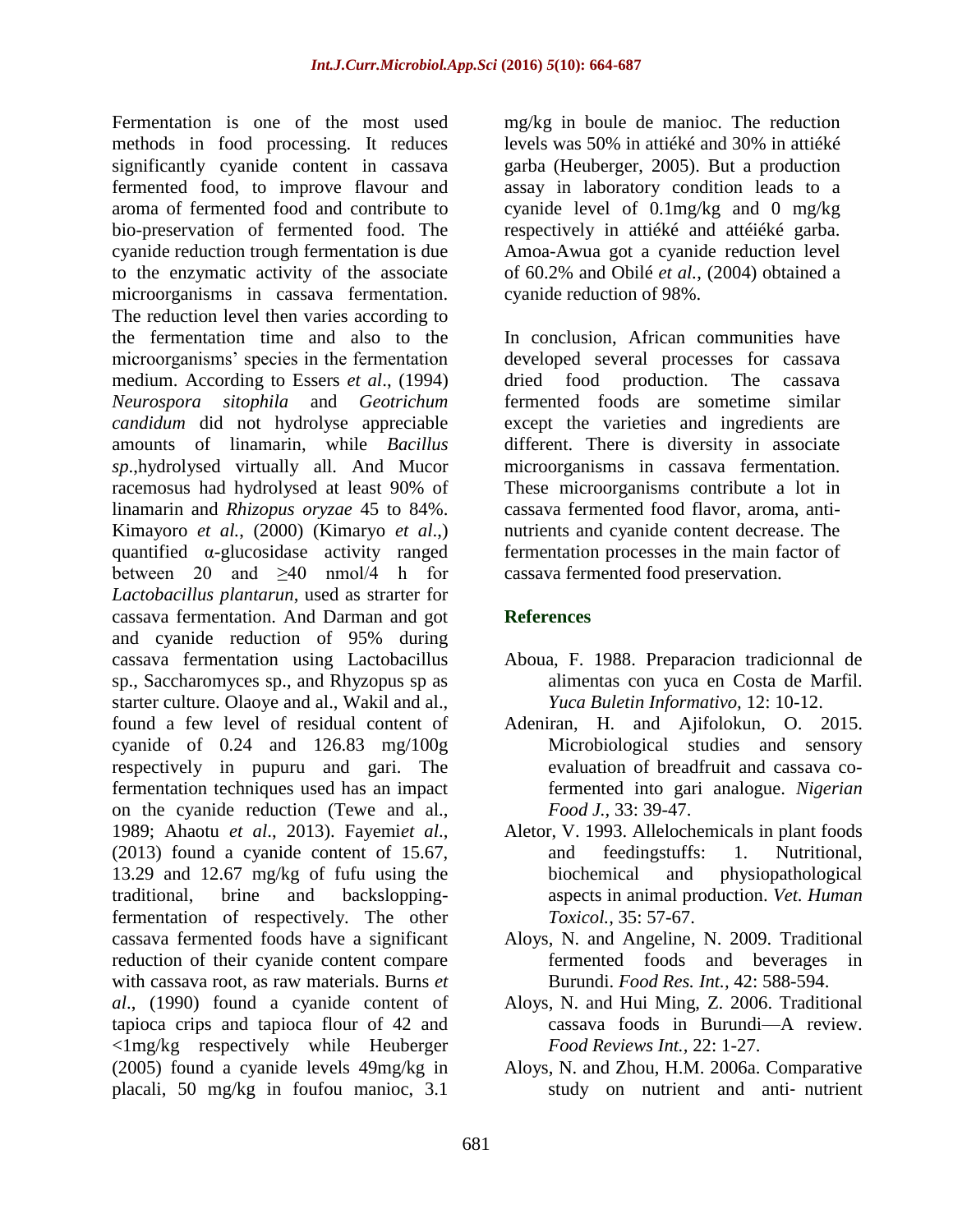<span id="page-18-20"></span>changes in Ikivunde and Inyange, two Burundian traditionally processed cassava products. *J. Sci. Food and Agri.,* 86: 1878-1886.

- <span id="page-18-1"></span>Aloys, N. and Zhou, H.M. 2006b. Functional and chemical properties of Ikivunde and Inyange, two traditionally processed Burundian cassava flours. *J. Food Biochem.,* 30: 429-443.
- <span id="page-18-18"></span><span id="page-18-3"></span>Amey, M. 1987. Some traditional methods of Cassava conservation and processing in Uganda Paper presented at the Third East and Southern Africa Crops Workshop, 7- 11 December 1987. *Mzuzu, Malawi*.
- <span id="page-18-19"></span><span id="page-18-9"></span>Amoa-Awua, W.K.A., Appoh, F.E. and Jakobsen, M. 1996. Lactic acid fermentation of cassava dough into agbelima. *Int. J. Food Microbiol.,* 31: 87- 98.
- <span id="page-18-2"></span>Anukam, K.C. and Reid, G. 2009. African traditional fermented foods and probiotics. *J. Med. Food,* 12: 1177-1184.
- <span id="page-18-11"></span>Anyogu, A., Awamaria, B., Sutherland, J., *et al*. 2014. Molecular characterisation and antimicrobial activity of bacteria associated with submerged lactic acid cassava fermentation. *Food Control,* 39: 119-127.
- Assanvo, J., Agbo, G., Behi, Y., *et al*. 2002. La microflore du ferment de manioc pour la production de l'attiéké adjoukrou à Dabou (Côte d'Ivoire). *Bioterre, Rev. Inter. Sci. de la Vie et de la Terre*: 27-29.
- <span id="page-18-8"></span>Assanvo, J., Agbo, G., Behi, Y., *et al*. 2006. Microflora of traditional starter made from cassava for "attiéké" production in Dabou (Côte d'Ivoire). *Food control,* 17: 37-41.
- <span id="page-18-4"></span>Balagopalan, C. 2002a. Cassava Utilization in Food, Feed and Industry. In: R. J. Hillocks JMT, Anthony Bellotti (ed) *Cassava: Biology, Production and Utilization.*
- <span id="page-18-5"></span>Balagopalan, C. 2002b. Cassava utilization in food, feed and industry. *Cassava:*

*Biology, production and utilization*: 301- 318.

- <span id="page-18-7"></span>Bamidele, O.P., Fasogbon, M.B., Oladiran, D.A., *et al*. 2015. Nutritional composition of fufu analog flour produced from Cassava root (Manihot esculenta) and Cocoyam (Colocasia esculenta) tuber. *Food science & nutrition* 3: 597-603.
- <span id="page-18-16"></span>Bertolini, A., Mestres, C., Colonna, P., *et al*. 2001. Free radical formation in UV-and gamma-irradiated cassava starch. *Carbohydrate Polymers* 44: 269-271.
- <span id="page-18-0"></span>Blench, R. 2014. The diffusion of cassava in Africa: lexical and other evidence. 45.
- <span id="page-18-13"></span>Blom, H. and Mørtvedt, C. 1991. Antimicrobial substances produced by food associated micro-organisms. *Biochemical Society Transactions* 19: 694-698.
- <span id="page-18-6"></span>Bull, S. 2011. Study of post-harvest physiological deterioration in transgenic cassava. University of Bath.
- <span id="page-18-17"></span>Camargo, C., Colonna, P., Buleon, A., *et al*. 1988. Functional properties of sour cassava (Manihot utilissima) starch: polvilho azedo. *J. Sci. Food and Agri.,* 45: 273-289.
- <span id="page-18-15"></span>Caplice, E. and Fitzgerald, G.F. 1999. Food fermentations: role of microorganisms in food production and preservation. *Int. J. Food Microbiol.,* 50: 131-149.
- <span id="page-18-14"></span>Castberg, H. and Morris, H. 1976. Degradation of milk proteins by enzymes from lactic acid bacteria used in cheese making. A review. *Milchwissenschaft*.
- <span id="page-18-10"></span>Chelule, P., Mokoena, M. and Gqaleni, N. 2010. Advantages of traditional lactic acid bacteria fermentation of food in Africa. *Curr. Res. Technol. Education Topics In Appl. Microbiol. Microbial Biotechnol.,* 2: 1160-1167.
- <span id="page-18-12"></span>Cherrington, C., Hinton, M., Mead, G, *et al*. 1991. Organic acids: chemistry, antibacterial activity and practical applications. *Adv. microbial physiol.,* 32: 87-108.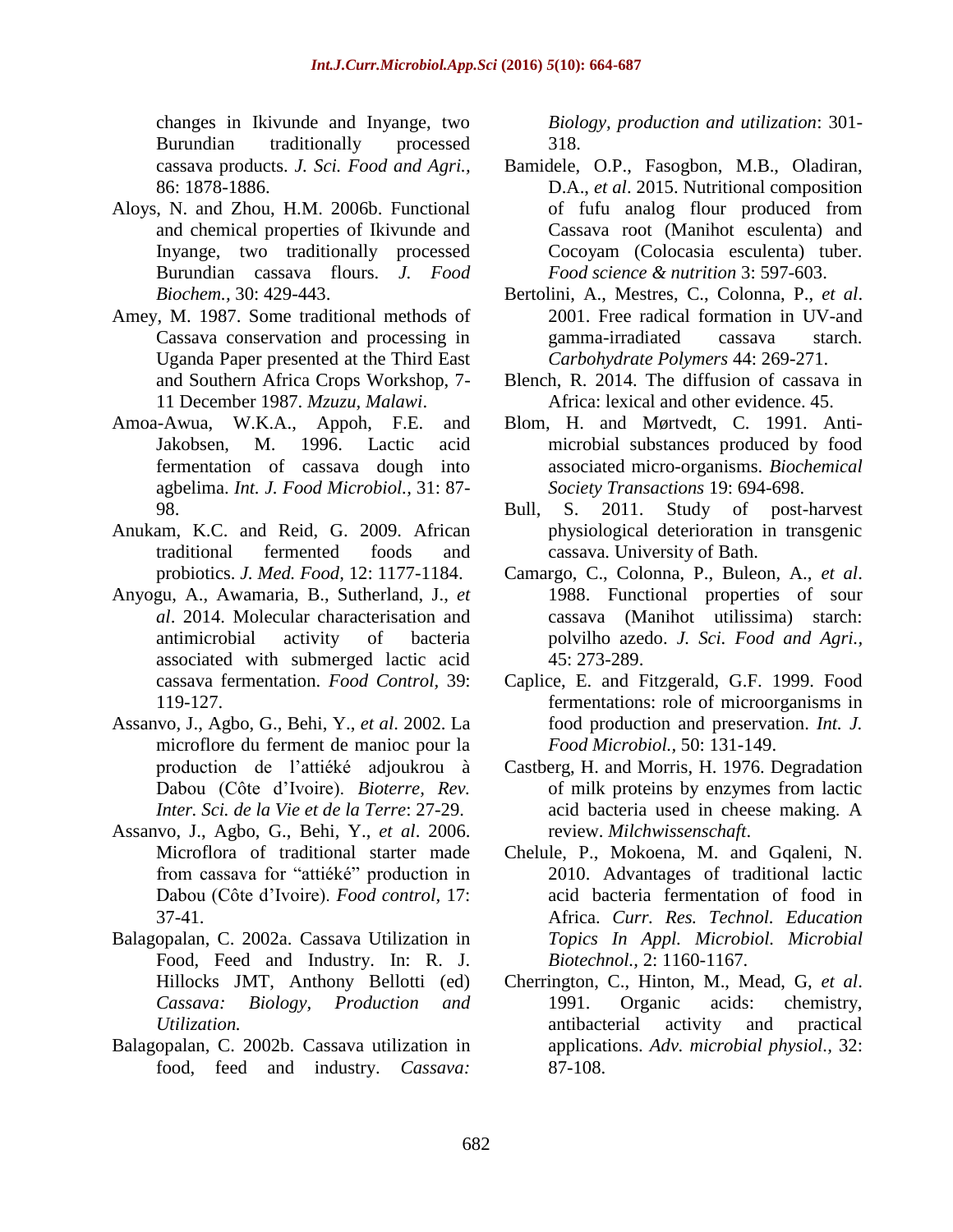- <span id="page-19-16"></span>Condon, S. 1987. Responses of lactic acid bacteria to oxygen. *FEMS Microbiol. Rev.,* 3: 269-280.
- <span id="page-19-17"></span>Cooke, R.D., Twiddy, D.R. and Reilly, P.A. 1987. Lactic-acid fermentation as a lowcost means of food preservation in tropical countries. *FEMS Microbiol. Rev.,* 3: 369-379.
- <span id="page-19-12"></span>Corral, S., Salvador, A. and Flores, M. 2015. Elucidation of key aroma compounds in traditional dry fermented sausages using different extraction techniques. *J. Sci. Food and Agri.,* 95: 1350-1361.
- <span id="page-19-7"></span>Coulin, P., Farah, Z., Assanvo, J., *et al*. 2006. Characterisation of the microflora of attieke, a fermented cassava product, during traditional small-scale preparation. *Int. J. Food Microbiol.,* 106: 131-136.
- <span id="page-19-18"></span><span id="page-19-11"></span>Damasceno, S., Cereda, M., Pastore, G., *et al*. 2003. Production of volatile compounds by Geotrichum fragrans using cassava wastewater as substrate. *Process Biochem.,* 39: 411-414.
- <span id="page-19-13"></span>Dhellot, J., Mokemiabeka, S., Moyen, R., *et al*. 2014. Volatile compounds produced in two traditional fermented foods of the Congo: Nsamba (palm wine) and bikedi (retted cassava dough). *African J. Biotechnol.,* 13.
- <span id="page-19-14"></span>Djeni, N., Bouatenin, K.P., Assohoun, N., *et al*. 2015. Biochemical and microbial characterization of cassava inocula from the three main attieke production zones in Côte d'Ivoire. *Food Control,* 50: 133-140.
- <span id="page-19-5"></span>Djeni, N., N'guessan, K., Toka, D., *et al*. 2011. Quality of attieke (a fermented cassava product) from the three main processing zones in Côte d'Ivoire. *Food Res. Int.,* 44: 410-416.
- <span id="page-19-6"></span>Djéni, T.N., Kouamé, A.K., Bouatenin, J.P.K., *et al*. 2014. Process of attieke production in Côte d'Ivoire: new trends, updates and effects on quality and preference of the food. *Int. J.,* 2: 644-653.
- <span id="page-19-10"></span>Dziedzoave, N., Ellis, W., Oldham, J., *et al*. 2000. Optimizing agbelima production:

<span id="page-19-20"></span>varietal and fermentation effect on product quality. *Food Res. Int.,* 33: 867- 873.

- Dziedzoave, N., Ellis, W., Oldham, J., *et al*. 1999. Subjective and objective assessment ofagbelima'(cassava dough) quality. *Food Control,* 10: 63-67.
- <span id="page-19-9"></span>Ellis, W., Dziedzoave, N., Boakye, K., *et al*. 1997. Effect of cassava variety and processing methods on the performance of ‗kudeme'in agbelima production. *Food Control,* 8: 199-204.
- <span id="page-19-4"></span>Enitan, F.O. 2010. Influence of Socioeconomic Characteristics on Use of Modern Cassava Processing Technologies among Women Processors in Ogun State, Nigeria. *J. Social Sci.,* 24: 43-50.
- <span id="page-19-8"></span>Firmin, A. 1995. Optimization of traditional fermentation of cassava. *Trop. Sci.,* 35: 68-75.
- <span id="page-19-1"></span>Flibert, G., Donatien, K., Hagrétou, S.L., *et al*. 2016. Hygienic Quality and Nutritional Value of Attiéké from Local and Imported Cassava Dough Produced with Different Traditional Starters in Burkina Faso. *Food and Nutrition Sci.,* 7: 555.
- <span id="page-19-19"></span><span id="page-19-15"></span>Gregory, J.F. 1989. Chemical and nutritional aspects of folate research: analytical procedures, methods of folate synthesis, stability, and bioavailability of dietary folates. *Adv. Food And Nutri. Res.,* 33: 1- 101.
- <span id="page-19-0"></span>Guira, F., Some, K., Kabore, D., *et al*. 2016. Origins, production, and utilization of cassava in Burkina Faso, a contribution of a neglected crop to household food security. *Food Sci. Nutrition*.
- <span id="page-19-3"></span>Hahn, S. 1989. An overview of African traditional cassava processing and utilization. *Outlook on Agri.,* 18: 110- 118.
- <span id="page-19-2"></span>Hahn, S. 1992. An overview of traditional processing and utilization of cassava in Africa. *Cassava as Livestock Feed in Africa: Proceedings of the*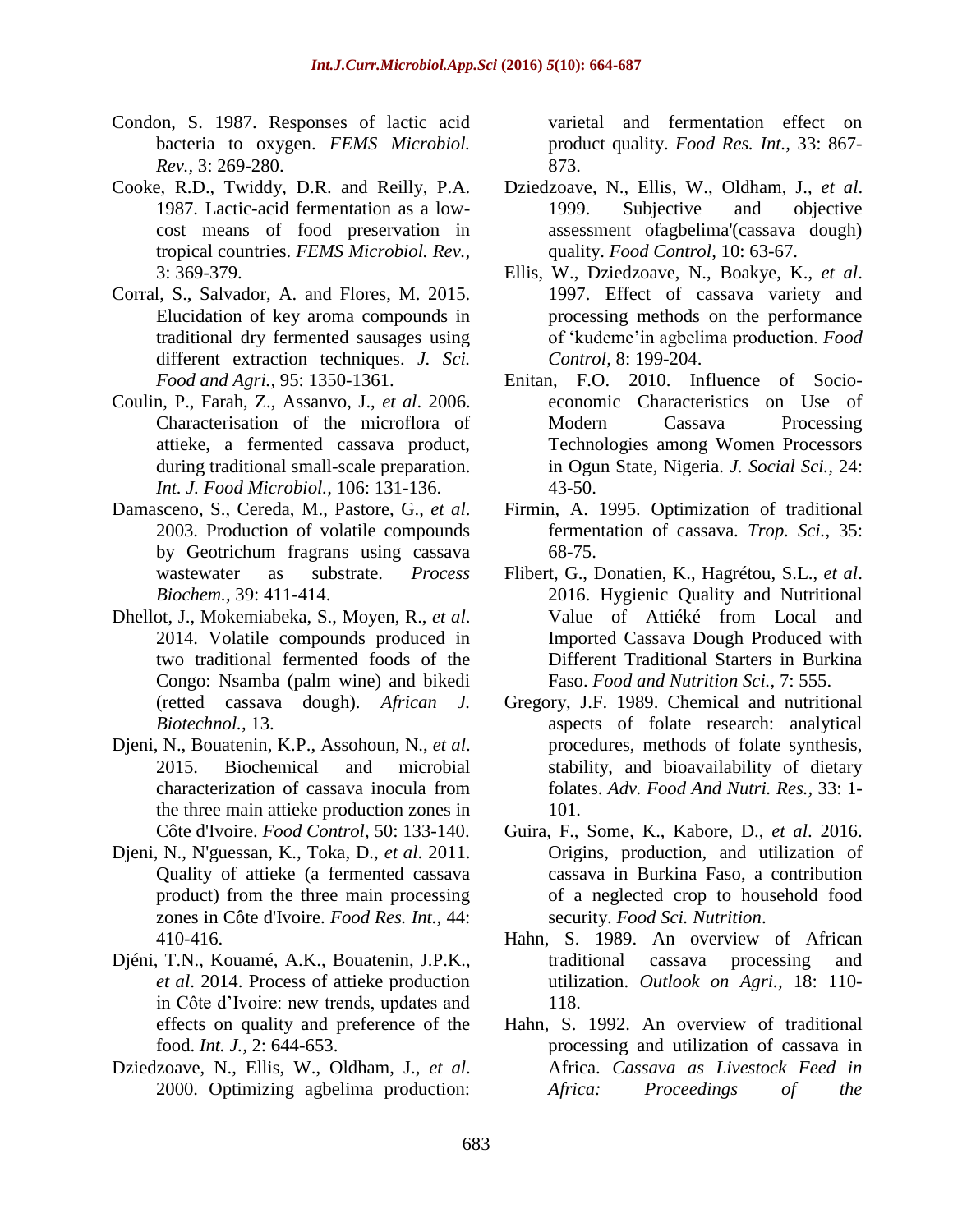*IITA/ILCA/University of Ibadan Workshop on the Potential Utilization of Cassava as Livestock Feed in Africa: 14- 18 November 1988, Ibadan, Nigeria.* IITA, 16.

- <span id="page-20-12"></span>Hambidge, K.M., Miller, L.V., Westcott, J.E., *et al*. 2008. Dietary reference intakes for zinc may require adjustment for phytate intake based upon model predictions. *The J. nutrition* 138: 2363-2366.
- <span id="page-20-11"></span>Hasan, M,. Sultan, M. and Mar-E-Um, M. 2014. Significance of fermented food in nutrition and food science. *J. Scientific Res.,* 6: 373-386.
- <span id="page-20-16"></span>Heuberger, C. 2005. Cyanide content of cassava and fermented products with focus on attieke and attieke garba. Diss. 21.
- <span id="page-20-14"></span>Ijabadeniyi, A. 2007. Microbiological safety of gari, lafun and ogiri in Akure metropolis, Nigeria. *African J. Biotechnol.,* 6.
- <span id="page-20-7"></span>Iwuoha, C.I. and Eke, O.S. 1996. Nigerian indigenous fermented foods: their traditional process operation, inherent problems, improvements and current status. *Food Res. Int.,* 29: 527-540.
- <span id="page-20-6"></span>Jensen, S., Skibsted, L.H., Kidmose, U., *et al*. 2015. Addition of cassava flours in bread-making: sensory and textural evaluation. *LWT-Food Sci. Technol.,* 60: 292-299.
- Keleke, S. 1996. Le rouissage du manioc: contribution à l'étude du phénomène de ramollissement des racines de manioc.
- <span id="page-20-2"></span>Kimaryo, V., Massawe, G., Olasupo, N., *et al*. 2000. The use of a starter culture in the fermentation of cassava for the production of "kivunde", a traditional Tanzanian food product. *Int. J. Food Microbiol.,* 56: 179-190.
- <span id="page-20-8"></span>Koffi-Nevry, R., Koussemon, M., Nanga, Z..Y, *et al*. 2005. Evolution de la microflore et caractéristiques physico-chimiques d'un aliment traditionnel à base de manioc (Manihot esculenta Crantz) fermenté: Le

Bêdêcouman. *Editorial Advisory Board e* 21: 259-267.

- <span id="page-20-4"></span>Kouamé, A.C., Kouassi, K.N. and N'dri, Y.D. 2015. Glycaemic index and load values tested in normoglycemic adults for five staple foodstuffs: Pounded Yam, Pounded Cassava-Plantain, Placali, Attieke and Maize Meal Stiff Porridge. *Nutrients,* 7: 1267-1281.
- <span id="page-20-5"></span>Kuboye, B. and Ogunjobi, S. 2016. E-Marketing for Nigeria Agricultural Products. *J. Innovative Res. Engi. Sci.,* 4.
- <span id="page-20-13"></span>Kumar, V., Sinha, A.K., Makkar, H.P., *et al*. 2010. Dietary roles of phytate and phytase in human nutrition: A review. *Food Chem.,* 120: 945-959.
- <span id="page-20-0"></span>Lambri, M., Fumi, M.D., Roda, A., *et al*. 2013. Improved processing methods to reduce the total cyanide content of cassava roots from Burundi. *African J. Biotechnol.,* 12.
- <span id="page-20-3"></span>Lancaster, P., Ingram, J., Lim, M., *et al*. 1982. Traditional cassava-based foods: survey of processing techniques. *Economic Bot.,* 36: 12-45.
- <span id="page-20-15"></span><span id="page-20-9"></span>Lasekan, O., Hosnas, R., Ng, S., *et al*. 2016. Identification of aromatic compounds and their sensory characteristics in cassava flakes and "garri"(Manihot esculenta Crantz). *CyTA-J. Food,* 14: 154-161.
- <span id="page-20-10"></span>LeBlanc, J.G., de Giori, G.S., Smid, E.J., *et al*. 2007. Folate production by lactic acid bacteria and other food-grade microorganisms. *Communicating Curr. Res. Edu. Topics and Trends in Appl. Microbiol.,* 1: 329-339.
- <span id="page-20-1"></span>Lorri, W. and Svanberg, U. 1995. An overview of the use of fermented foods for child feeding in Tanzania. *Ecol. Food and Nutri.,* 34: 65-81.
- Mante, E.S., Sakyi-Dawson, E. and Amoa-Awua, W.K. 2003. Antimicrobial interactions of microbial species involved in the fermentation of cassava dough into agbelima with particular reference to the inhibitory effect of lactic acid bacteria on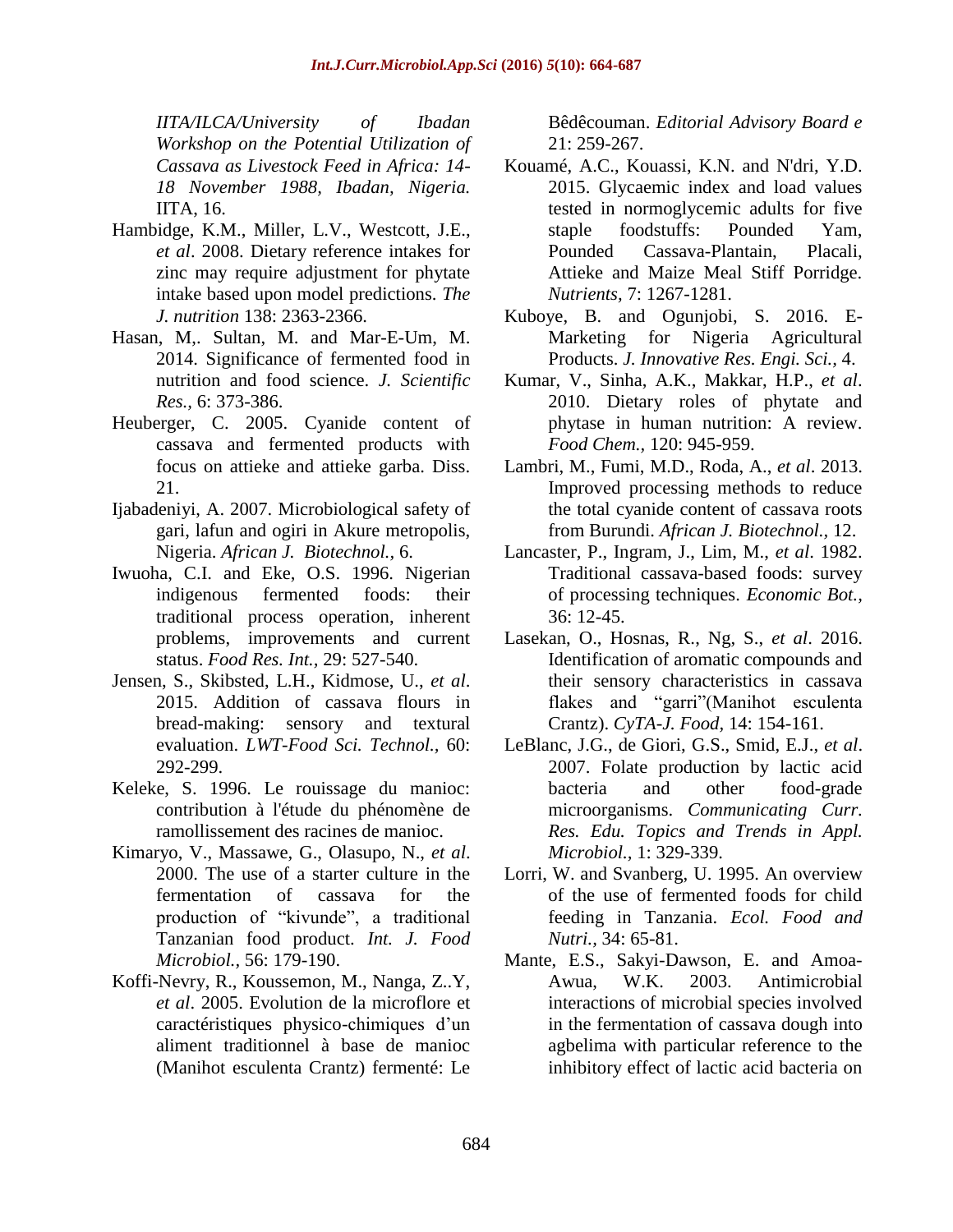enteric pathogens. *Int. J. Food Microbiol.,* 89: 41-50.

- <span id="page-21-13"></span>Marfo, E.K., Simpson, B.K., Idowu, J.S., *et al*. 1990. Effect of local food processing on phytate levels in cassava, cocoyam, yam, maize, sorghum, rice, cowpea, and soybean. *J. Agri. Food Chem.,* 38: 1580- 1585.
- <span id="page-21-16"></span><span id="page-21-9"></span>McFeeters, R. 2004. Fermentation microorganisms and flavor changes in fermented foods. *J. Food Sci.,* 69: FMS35-FMS37.
- <span id="page-21-12"></span>Mestres, C., Boungou, O., Akissoe, N., *et al*. 2000. Comparison of the expansion ability of fermented maize flour and cassava starch during baking. *J. Sci. Food and Agri.,* 80: 665-672.
- <span id="page-21-14"></span>Montagnac, J.A., Davis, C.R. and Tanumihardjo, S.A. 2009. Nutritional value of cassava for use as a staple food and recent advances for improvement. *Comprehensive Reviews in Food Sci. Food Safety,* 8: 181-194.
- Moorthy, S. and Mathew, G. 1998. Cassava fermentation and associated changes in physicochemical and functional properties. *Crit. Rev. Food Sci. Nutri.,* 38: 73-121.
- <span id="page-21-10"></span>Morales, P., Fernández-García, E., Gaya, P., et al. 2003. Formation of volatile Formation of volatile compounds by wild Lactococcus lactis strains isolated from raw ewes' milk cheese. *Int. Dairy J.,* 13: 201-209.
- <span id="page-21-7"></span>Moslehi-Jenabian, S., Lindegaard, L. and Jespersen, L. 2010. Beneficial effects of probiotic and food borne yeasts on human health. *Nutrients,* 2: 449-473.
- <span id="page-21-3"></span>Mugula, J., Nnko, S., Narvhus, J., *et al*. 2003. Microbiological and fermentation characteristics of togwa, a Tanzanian fermented food. *Int. J. Food Microbiol.,* 80: 187-199.
- <span id="page-21-1"></span>Muoki, P.N. and Maziya-Dixon, B. 2010. Household utilization of manioc (Manihot esculenta Crantz) in northern

<span id="page-21-17"></span>Mozambique. *Ecology of food and nutrition,* 49: 337-356.

- Musuku, A. 1995. *Mycotoxicologie du manioc fermenté consommé au Burundi: identification, quantification, étude neuropharmacologique des mycotoxines trémorgéniques isolées*: Universitaire Instelling Antwerpen.
- <span id="page-21-15"></span><span id="page-21-11"></span>Muyanja, C., Narvhus, J. and Langsrud, T. 2012. Organic acids and volatile organic compounds produced during traditional and starter culture fermentation of Bushera, a Ugandan fermented cereal beverage. *Food Biotechnol.,* 26: 1-28.
- <span id="page-21-8"></span>Nevry, R.K., Koussemon, M. and Aboua, F. 2007. Chemical and Organoleptic Properties of Attoukpou Made from Two Cassava (Manihot esculenta Crantz) Varieties, Bonoua and IAC. *J. Food Technol.,* 5: 300-304.
- <span id="page-21-18"></span>Ngaba, P. and Lee, J. 1979. Fermentation of Casava (Manihot esculenta Crantz). *J. Food Sci.,* 44: 1570-1571.
- <span id="page-21-4"></span>Nwankwo, D., Anadu, E. and Usoro, R. 1989. Cassava-fermenting organisms. *MIRCEN J. Appl. Microbiol. Biotechnol.,* 5: 169- 179.
- <span id="page-21-2"></span>Nzigamasabo, A. 2012. Volatile compounds in Ikivunde and Inyange, two Burundian cassava products. *Glob. Adv. Res. J. Food Sci. Technol.,* 1: 001-007.
- Obilie, E.M., Tano-Debrah, K. and Amoa-Awua, W.K. 2004. Souring and breakdown of cyanogenic glucosides during the processing of cassava into akyeke. *Int. J. Food Microbiol.,* 93: 115- 121.
- <span id="page-21-0"></span>Odunfa, S. 1988. African fermented foods: from art to science. *MIRCEN J. Appl. Microbiol. Biotechnol.,* 4: 259-273.
- <span id="page-21-5"></span>Odunfa, S. and Oyewole, O. 1998. African fermented foods. *Microbiol. Fermented Foods,* Springer, 713-752.
- <span id="page-21-6"></span>Oduro, I., Ellis, W., Dziedzoave, N., *et al*. 2000. Quality of gari from selected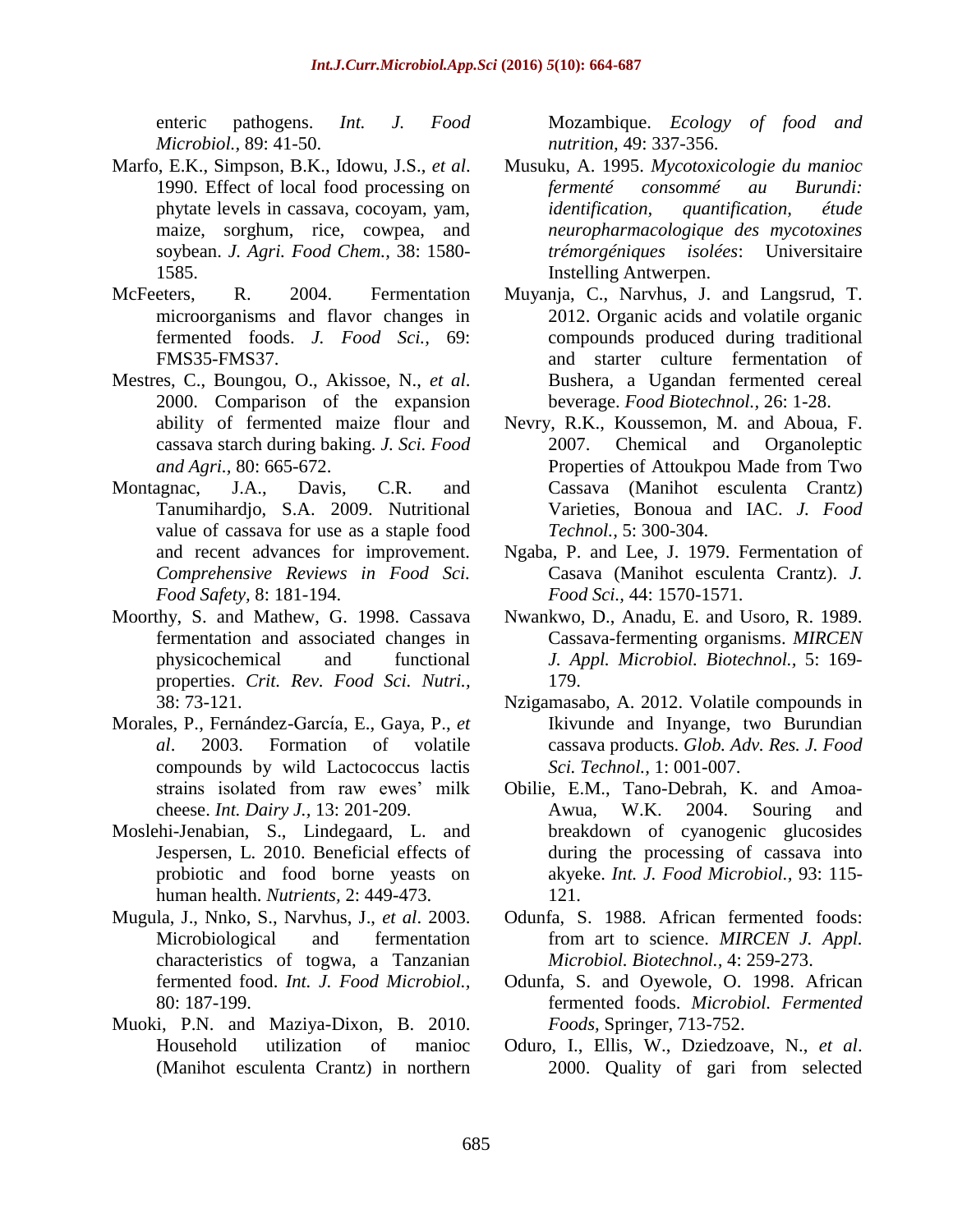<span id="page-22-14"></span>processing zones in Ghana. *Food Control,* 11: 297-303.

- Okafor, N. 1977. Micro‐ organisms Associated with Cassava Fermentation for Garri Production. *J. Appl. Bacteriol.,* 42: 279- 284.
- <span id="page-22-6"></span>Olaoye, O., Lawrence, I., Cornelius, G., *et al*. 2015. Evaluation of quality attributes of cassava product (gari) produced at varying length of fermentation. *American J. Agri. Sci.,* 2: 1-7.
- <span id="page-22-7"></span>Oluwole, O.S.A., Onabolu, A.O., Mtunda, K., *et al*. 2007. Characterization of cassava (Manihot esculenta Crantz) varieties in Nigeria and Tanzania, and farmers' perception of toxicity of cassava. *J. Food Composition and Analysis,* 20: 559-567.
- <span id="page-22-11"></span>Onyango, C., Bley, T., Raddatz, H., *et al*. 2004. Flavour compounds in backslop fermented uji (an East African sour porridge). *European Food Res. Technol.,*  218: 579-583.
- <span id="page-22-8"></span>Onzo, F., Aka, S., Azokpota, P., *et al*. 2015. Diversité des denrées alimentaires traditionnelles conditionnées dans les emballages des feuilles de plantes en Côte d'Ivoire. *Agronomie Africaine,* 27: 155-172.
- <span id="page-22-0"></span>Oyewole, O. and Odunfa, S. 1992. Effects of processing variables on cassava fermentation for'fufu'production. *Trop. Sci*.
- <span id="page-22-3"></span>Oyewole, O.B. 1997. Lactic fermented foods in Africa and their benefits. *Food Control,* 8: 289-297.
- <span id="page-22-5"></span>Oyewole, O.B. and Asagbra, Y. 2003. Improving traditional cassava processing for nutritional enhancement. *Food-based approaches for a healthy nutrition. 2nd International Workshop. Ouagadougou.* 23-28.
- <span id="page-22-2"></span>Oyewole Olusola, B. and Yemisi, A. 2003. Improving traditional cassava processing for nutritional enhancement. *2ème Atelier international / 2nd International Workshop Voies alimentaires*

<span id="page-22-15"></span>*d'amélioration des situations nutritionnelles Food-based approaches for a healthy nutrition, 23-28 / 11 / 2003*  Ouagadougou, Burkina faso: Brouwer, Traoré,trèche, 369-382.

- Padonou, S.W., Nielsen, D.S., Hounhouigan, J.D., *et al*. 2009. The microbiota of Lafun, an African traditional cassava food product. *Int. J. Food Microbiol.,* 133: 22-30.
- <span id="page-22-12"></span>Patring, J.D., Jastrebova, J.A., Hjortmo, S.B., *et al*. 2005. Development of a simplified method for the determination of folates in baker's yeast by HPLC with ultraviolet and fluorescence detection. *J. Agri. Food Chem.,* 53: 2406-2411.
- <span id="page-22-9"></span>Quintson, P.A.K. 2015. Effect of variety and processing methods (holding period and drying method) on quality of cassava flour (Kokonte) in the Hohoe Municipality of the Volta region of Ghana.
- <span id="page-22-4"></span>Raheem, D. and Chukwuma, C. 2001. Foods from cassava and their relevance to Nigeria and other African countries. *Agriculture and Human Values*, 18: 383- 390.
- <span id="page-22-16"></span><span id="page-22-1"></span>Ray, R.C. and Sivakumar, P.S. 2009. Traditional and novel fermented foods and beverages from tropical root and tuber crops: review. *Int. J. Food Sci. Technol.,* 44: 1073-1087.
- <span id="page-22-10"></span>Rosales-Soto, M., Ross, C. and Younce, F. 2016. Physico-chemical and sen-sory evaluation of cooked fermented protein fortified cassava (Manihot es-culenta Crantz) flour. *Adv. Food Technol. Nutri. Sci.,* 2: 9-18.
- <span id="page-22-13"></span>Ross, R.P., Morgan, S. and Hill, C. 2002. Preservation and fermentation: past, present and future. *Int. J. Food Microbiol.,* 79: 3-16.
- Rwamudanga, E. 1988. Effets des traitements technologiques sur quelques propriétés chimiques du manioc. *Mémoire:*